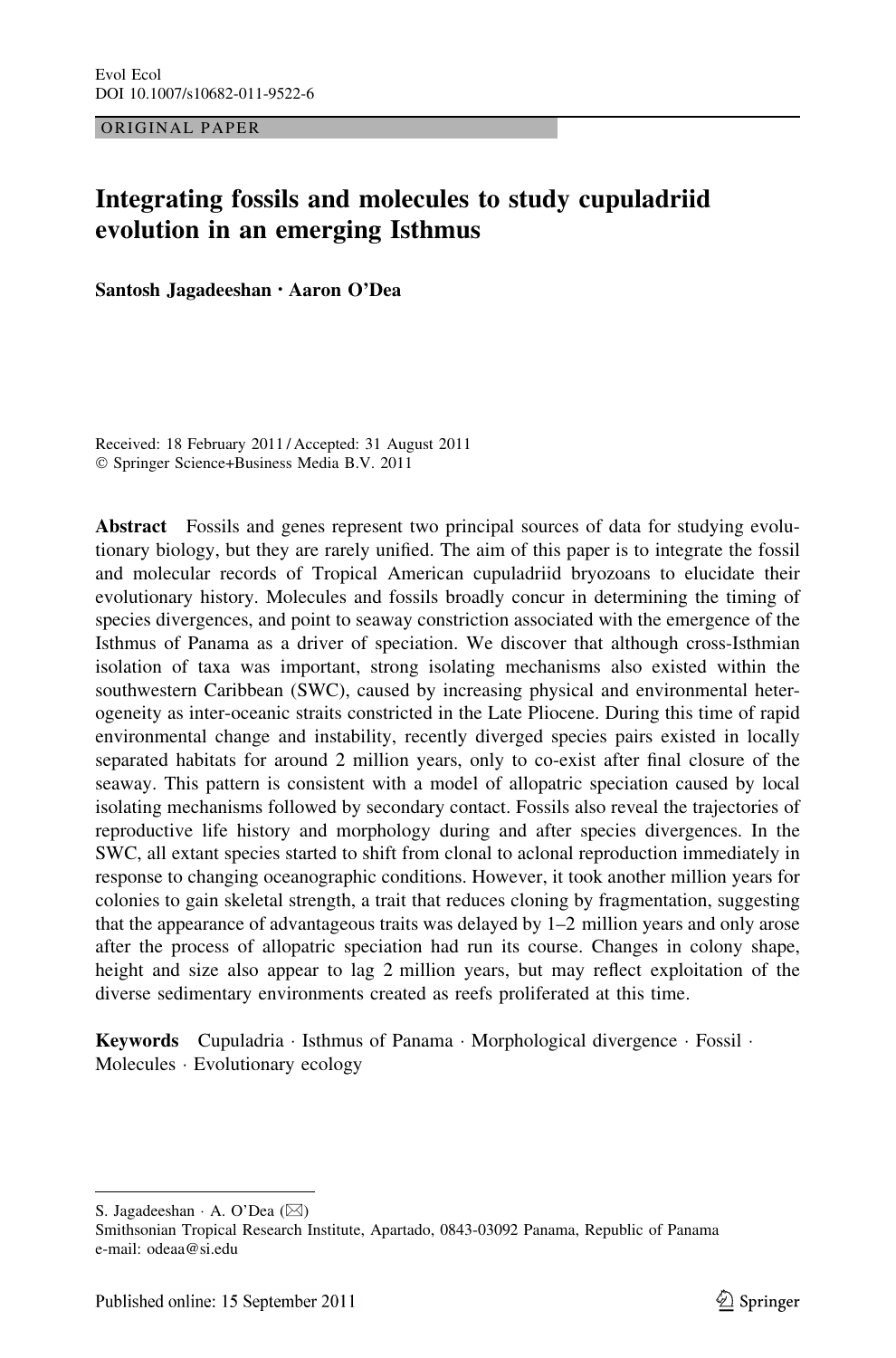### Introduction

The Central American Seaway (CAS) formed over 150 million years ago (Ma; Smith and Tipper [1986](#page-18-0)), establishing a more or less continuous tropical marine connection between the Pacific and Atlantic oceans. Then, only 15 Ma, the tectonic processes reversed and the seaway began to narrow. As it did, the submarine arc of southern Central America collided with South America whilst sub-aerial terrains were formed by enhanced volcanic activity (Duquecaro [1990;](#page-17-0) Coates and Obando [1996\)](#page-16-0), both resulting in the slow but steady constriction of the Central American Seaway (CAS), the formation of narrow and shallow inter-oceanic straits and the eventual complete isolation of the Tropical Eastern Pacific (TEP) from the southwestern Caribbean (SWC) at around 3 Ma.

The resulting land mass we know today as the Isthmus of Panama caused profound changes in the seascapes of Tropical America, altering ocean currents, triggering major ecological shifts, and stimulating speciation and heightening extinction events across a wide array of marine organisms (Haug and Tiedemann [1998;](#page-17-0) Jackson and D'croz [1999;](#page-17-0) Todd et al. [2002](#page-18-0); Bartoli et al. [2005](#page-16-0); O'Dea et al. [2007](#page-18-0); Smith and Jackson [2009\)](#page-18-0). The separation of once-continuous populations of marine organisms, the differing marine conditions across the Isthmus today (Lessios [1981\)](#page-17-0) and the richly fossiliferous marine sediments preserved on both coasts of the Isthmus that are set within a stratigraphically well-constrained system (Collins and Coates [1999](#page-16-0)) make the Isthmus of Panama a unique place to study evolutionary ecology (Jackson and D'croz [1999](#page-17-0); Lessios [2008](#page-17-0)).

In this study we unite fossil and molecular data from cupuladriid bryozoans to understand their evolution through the last 10 million years to explore (1) species divergences in a spatial and temporal framework and (2) the trajectories of morphological traits in closely related species during and following divergence.

Tectonics, transitions and trials in Tropical America

The emergence of the Isthmus of Panama and closure of the inter-oceanic straits  $\sim$  3 Ma was a slow process of complex geological and tectonic changes (Duquecaro [1990](#page-17-0); Coates and Obando [1996\)](#page-16-0). Lower Central America in the Late Miocene existed as an intricate archipelago with islands and several straits connecting the TEP with the SWC (Coates and Obando [1996;](#page-16-0) Collins et al. [1996b\)](#page-16-0). Three principal straits maintained trans-oceanic connection: the Temipisqeue-San Carlos-North Limon Corridor in Nicaragua and Costa Rica, the Canal Corridor in central Panama, and the Atrato Corridor in the Daríen of Panama and Colombia (Coates et al. [1992,](#page-16-0) [2003](#page-16-0), [2004](#page-16-0), [2005;](#page-16-0) Coates and Obando [1996;](#page-16-0) Collins et al. [1995,](#page-16-0) [1996a](#page-16-0), [b\)](#page-16-0). These three straits dried up from west to east through time, with the Atrato corridor representing the ultimate TEP-SWC strait. Rapid shallowing occurred in the Late Miocene, with the Canal (Duquecaro [1990;](#page-17-0) Collins et al. [1996b\)](#page-16-0) and Temipisqeue-San Carlos-North Limon (Coates et al. [2003](#page-16-0)) Corridors almost closing, while the Atrato Corridor remained fairly deep at around 200–500 m (Coates et al. [2004](#page-16-0)). A substantial geographic barrier was therefore in place during the Late Miocene, as evidenced by diverging coral and benthic foraminifera assemblages (Duquecaro [1990](#page-17-0); Collins et al. [1996b\)](#page-16-0) and molecular data from a variety of taxa (Knowlton and Weigt [1998](#page-17-0); Marko [2000\)](#page-17-0), particularly deep-water taxa.

However, this initial restriction of inter-oceanic waters was temporary; cross-isthmian straits deepened substantially around 7–6 Ma as depositional depths in the canal basin deepened from  $\sim$ 35 to  $\sim$ 200 m (Coates et al. [2003](#page-16-0)), and similar deepening events occurred in the coeval Chucunaque and Uscari formations in Darien and Costa Rica,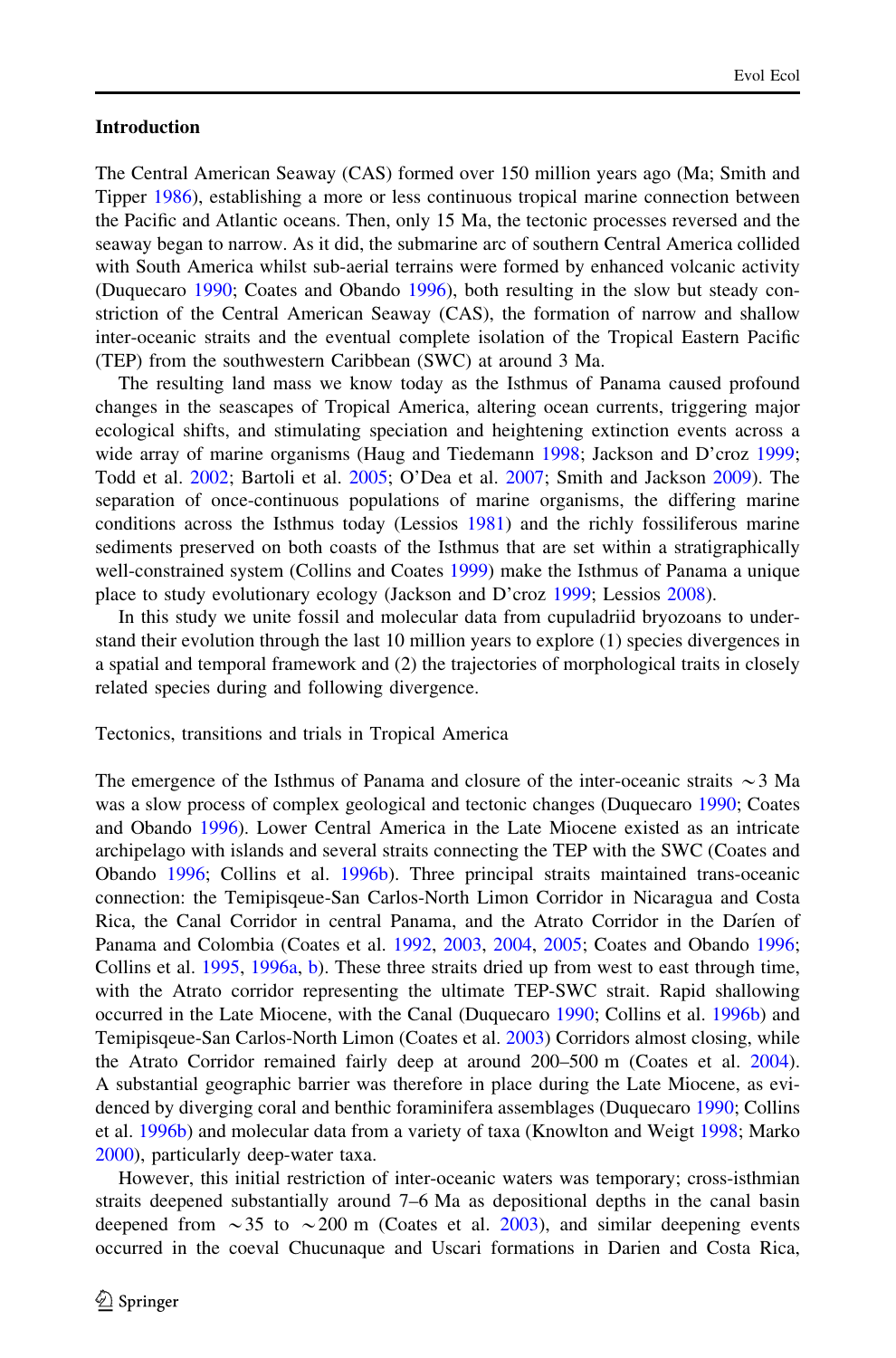respectively (Coates et al. [2003,](#page-16-0) [2004](#page-16-0)). From the Late Miocene and into the Early Pliocene, oceanic connectivity began to be impeded once more. Nutrient levels began to fall in the SWC as Pacific waters stopped entering the Caribbean (O'Dea et al. [2007\)](#page-18-0). Consequently, environmental and habitat heterogeneity and carbonate deposition increased rapidly as reefs began to proliferate (Todd et al. [2002](#page-18-0); Johnson et al. [2007,](#page-17-0) [2008](#page-17-0); O'Dea et al. [2007;](#page-18-0) Smith and Jackson [2009](#page-18-0)).

Increasing habitat complexity and fragmenting shallow marine ecosystems have long been considered important stimuli to diversification (see Renema et al. [2008\)](#page-18-0), and such processes may have provided opportunity and time for species isolation and hence allopatric speciation in the SWC (Jackson et al. [1996\)](#page-17-0), although no studies have specifically addressed this subject. Indeed, taxonomic diversity in most groups increased in the Late Miocene and Early to Late Pliocene as origination rates of taxa peaked (Jackson et al. [1993;](#page-17-0) Cheetham and Jackson [1996](#page-16-0); Collins [1996;](#page-16-0) Knowlton and Weigt [1998;](#page-17-0) Budd and Johnson [1999;](#page-16-0) Marko [2000;](#page-17-0) Smith and Jackson [2009](#page-18-0)) After final closure of the CAS, origination rates fell dramatically to near zero in most groups, and a regional mass extinction perturbed the entire Caribbean benthos between 3 and 1 Ma (Vermeij and Petuch [1986](#page-18-0); Allmon [1992](#page-15-0), [2001](#page-15-0); Budd and Johnson [1999](#page-16-0); Jackson and Johnson [2000](#page-17-0), [2001;](#page-17-0) O'Dea et al. [2007](#page-18-0); Smith and Jackson [2009\)](#page-18-0).

#### Cupuladriid bryozoans

#### Diversity and abundance

Cupuladriids are a moderately diverse family of tropical and sub-tropical cheilostome bryozoans and are extremely abundant in Tropical American shelf seas (O'Dea et al. [2004\)](#page-18-0). They are represented by an exceptionally rich Neogene fossil record demonstrating their lasting importance as members of the epibenthic fauna on instable sands and muds in Tropical American waters (Cook and Chimonides [1983;](#page-16-0) McKinney and Jackson [1989;](#page-17-0) Cheetham and Jackson [1996](#page-16-0); Cheetham et al. [1999](#page-16-0); O'Dea et al. [2008;](#page-18-0) O'Dea and Jackson [2009\)](#page-18-0). Of the three known genera of free-living Cupuladridae (Discoporella, Cupuladria and Ruiserella), Discoporella and Cupuladria are diverse and abundant in Panama in both the present and fossil record (Cheetham et al. [1999;](#page-16-0) O'Dea et al. [2004;](#page-18-0) O'Dea and Jackson [2009\)](#page-18-0). Present-day species diversity is higher in the SWC (12 extant species) than the TEP (4 extant species; Dick et al. [2003](#page-16-0); Herrera-Cubilla et al. [2006,](#page-17-0) [2008](#page-17-0)).

#### Mode of life

Unlike most bryozoans, cupuladriids live freely, unattached to a substrate (Fig. [1](#page-3-0)). Their dome-shaped colonies possess elongate setae, growing from specialized zooids, that are used for defense and mobility: to either unbury themselves or move over the soft sands they inhabit (Cook [1963](#page-16-0); Winston [1988](#page-18-0); Cook and Chimonides [1994](#page-16-0); O'Dea [2009;](#page-18-0) Fig. [1e](#page-3-0)).

#### Morphology controls mode of reproduction

Like most colonial organisms (Lasker [1984](#page-17-0)) cupuladriids are capable of propagating new colonies both sexually (from larvae) and clonally (via fragmentation and regener-ation; Winston [1988;](#page-18-0) Håkansson and Thomsen [2001\)](#page-17-0). The frequency of each mode of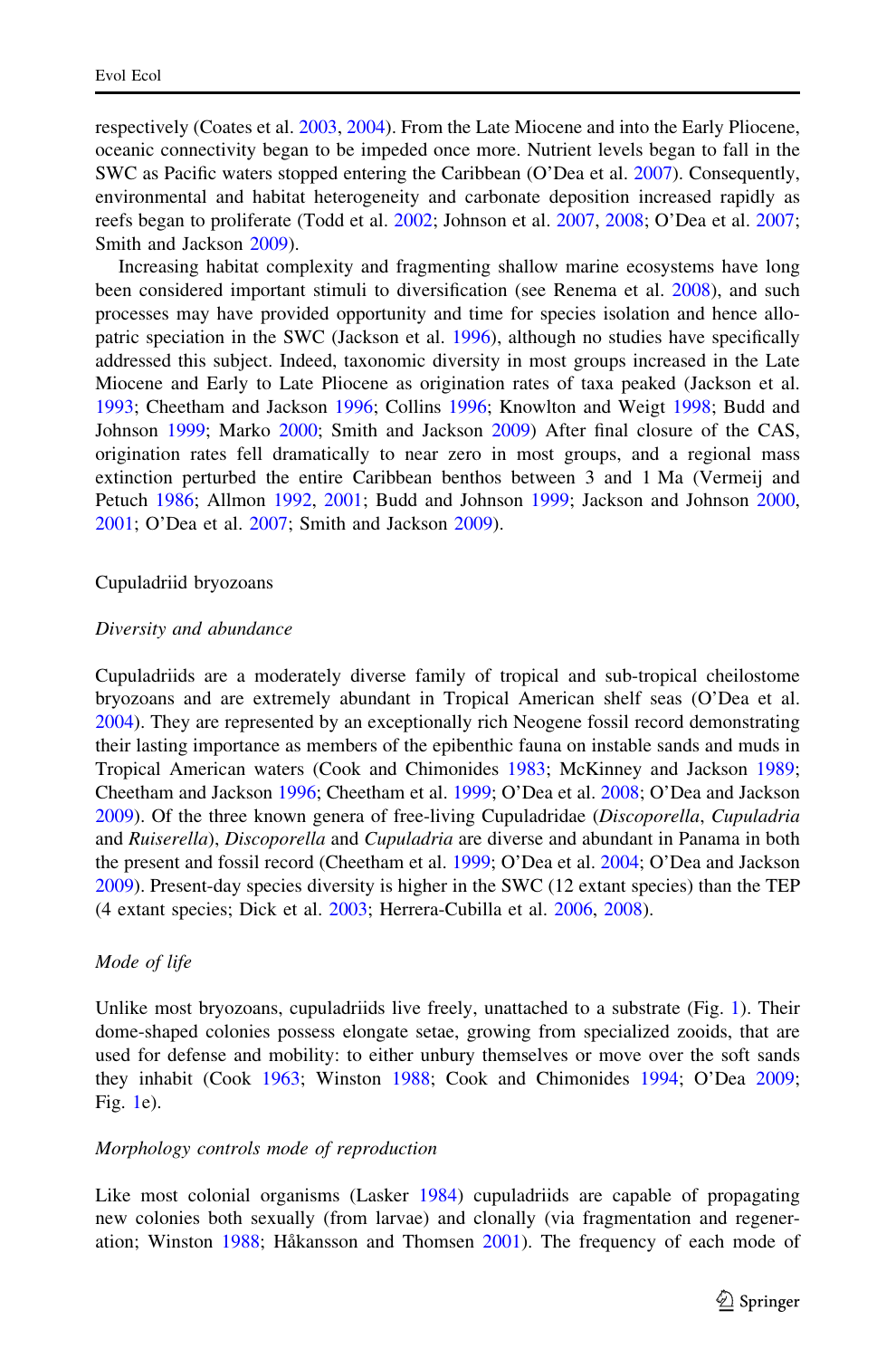<span id="page-3-0"></span>

Fig. 1 Variety of colony forms in cupuladriid bryozoan species.  $a-b$  Type 1; typically short, conical and heavily calcified; rarely fragments; reproduces mostly sexually. c–d, Type 2; moderately high in shape, size and calcification of colonies; fragments casually; reproduces clonally and sexually.  $d-e$ , Type 3; flat, large, lightly-calcified colonies; fragments effortlessly or possesses special morphologies to enhance fragmentation or budding; reproduces mostly clonally. Scale  $bar = 1$  mm. SEM images courtesy of P.D. Taylor

reproduction varies considerably across species and is highly correlated with colony form and construction (O'Dea et al. [2004,](#page-18-0) [2008](#page-18-0)). Most species have simple colonies that fragment by happenstance, whilst others have morphologies that either strongly promote or strongly curb clonal reproduction (e.g. Fig. 1). Species that readily clone tend to have large, flat, lightly calcified colonies that fragment easily through disturbances on the sea floor, suggesting that species control rates of cloning by altering the thickness of their colonies. Indeed, the level of calcification is significantly correlated with rate of cloning amongst species (O'Dea et al. [2004\)](#page-18-0). Some species are able to increase rates of cloning considerably more than would happen through accidental fragmentation, by means of colonial budding and autofragmentation, which result from distinct morphologies and growth modes (Fig. 1f; Marcus and Marcus [1962;](#page-17-0) Håkansson and Thomsen [2001;](#page-17-0) O'Dea [2006;](#page-18-0) O'Dea et al. [2008](#page-18-0)). Some species take the opposite approach and prevent cloning by producing small, squat, heavily calcified colonies that rarely fragment (O'Dea et al. [2004,](#page-18-0) [2008;](#page-18-0) Fig. 1a, b). Each of these modes is preserved in the calcified skeleton and hence permits the exploration of the evolution of reproductive life histories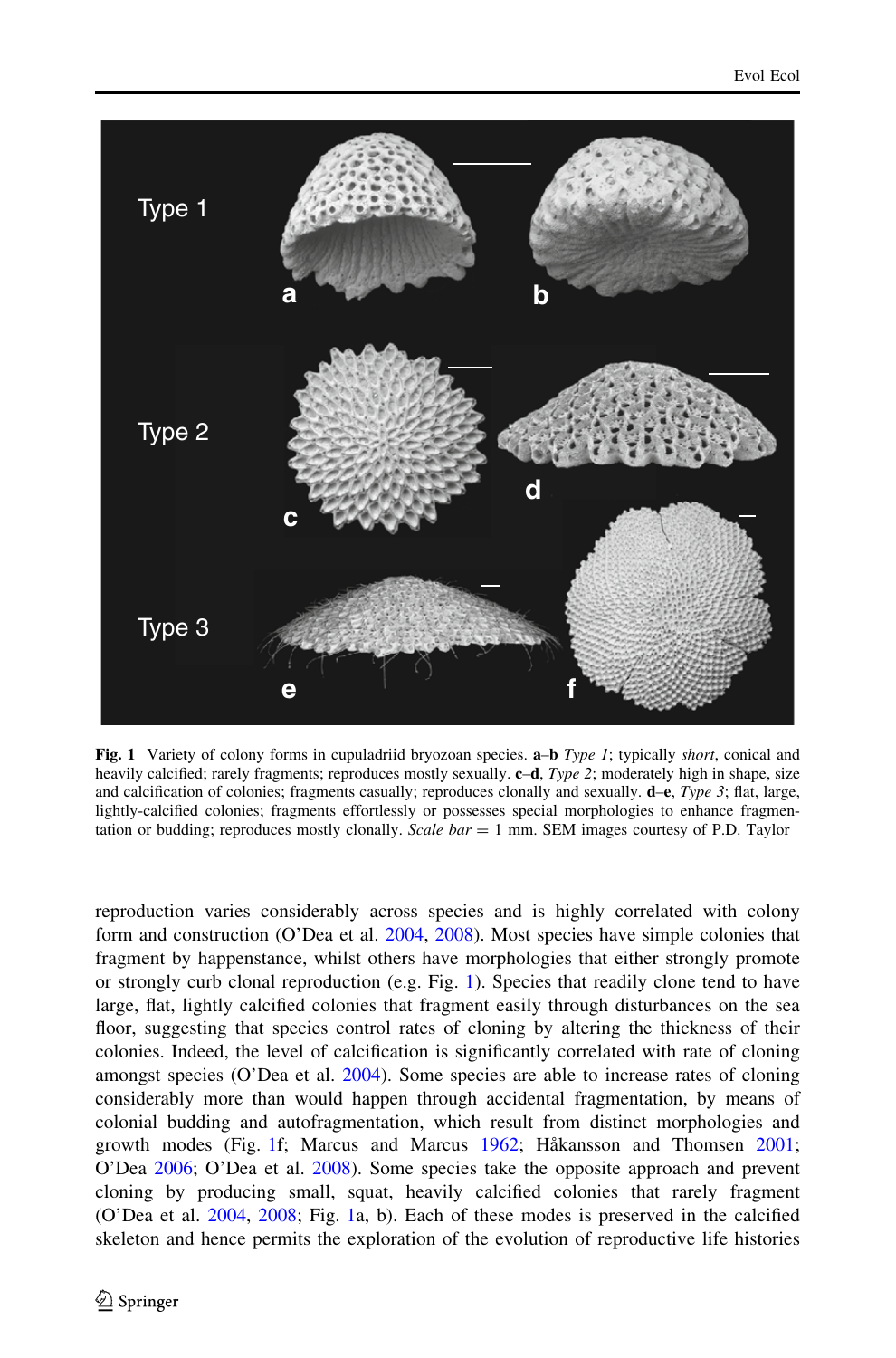using the exceptional cupuladriid fossil record (O'Dea et al. [2008](#page-18-0); O'Dea and Jackson [2009\)](#page-18-0).

#### Sex is best when food is scarce

Areas with high planktonic productivity have a greater proportion of species that reproduce clonally (O'Dea et al. [2004\)](#page-18-0). Across the Isthmus of Panama today, most TEP species predominantly use clonal reproduction, whilst SWC species tend to reproduce sexually consistent with the greater planktonic productivity of the TEP. Through time, fossils from the SWC reveal a species-level turnover from clonal to sexual reproduction as upwelling declined and food levels fell. What's more, several predominantly clonal species survived this environmental change by altering their life histories and shifting to more sexual reproduction. Those that maintained high levels of cloning were less suited to the new conditions, dropped in abundance and distribution and eventually went extinct (O'Dea and Jackson [2009](#page-18-0)). Species that span environments with differing food levels clone more in areas with high food (O'Dea et al. [2004\)](#page-18-0), and some species clone specifically to take advantage of seasonal blooms in phytoplankton (O'Dea [2006](#page-18-0)). High rates of cloning appear to be viable only when food levels are sufficient to support both the added vegetative growth and quick regeneration following fragmentation that are required for cloning (O'Dea [2006](#page-18-0)).

#### Rationale

O'Dea and Jackson [\(2009](#page-18-0)) revealed that the origination and extinction of cupuladriid species in the SWC were strongly determined by reproductive life history. As food levels fell, newly originating species were all predominantly aclonal, surviving species evaded extinction by reducing rates of cloning, and species that maintained high levels of cloning were doomed to extinction (O'Dea and Jackson [2009](#page-18-0)). Increased calcification levels were implicated in the shift to greater sexual reproduction within species, mirroring the strong negative correlation between colony strength and rate of cloning observed amongst modern species (O'Dea et al. [2004](#page-18-0)). In the same way, O'Dea et al. [\(2004](#page-18-0)) concluded that the small, squat colonies produced by some species were a trait designed to reduce fragmentation, whilst large flat colonies enhanced fragmentation and hence clonal reproduction. However, O'Dea ([2009](#page-18-0)) showed that colony form in modern assemblages strongly relates to niche occupation and survival under different sedimentary environments.

Several questions remain unanswered. (1) When and under what conditions did new species arise and how were they related to surviving SWC/TEP species? (2) How constrained were life histories in the phylogenetic and environmental contexts? (3) Did the evolution of the skeletal variation seen today arise during species divergences, oceanographic change and increasing habitat heterogeneity?

We approach these issues with a combined molecular and fossil analysis, an approach that is infrequently applied yet has great potential for revealing evolutionary patterns and processes (Fukami et al. [2004](#page-17-0); Williams [2007;](#page-18-0) Renema et al. [2008](#page-18-0); Quental and Marshall [2010](#page-18-0)). By establishing phylogenetic relationships among all extant cupuladriids from both sides of the Isthmus of Panama using molecular data, we selected pairs of closely related species with excellent fossil records and examined the regional biogeography and sequence of changes in reproductive mode and colony form in these pairs during and after their divergence.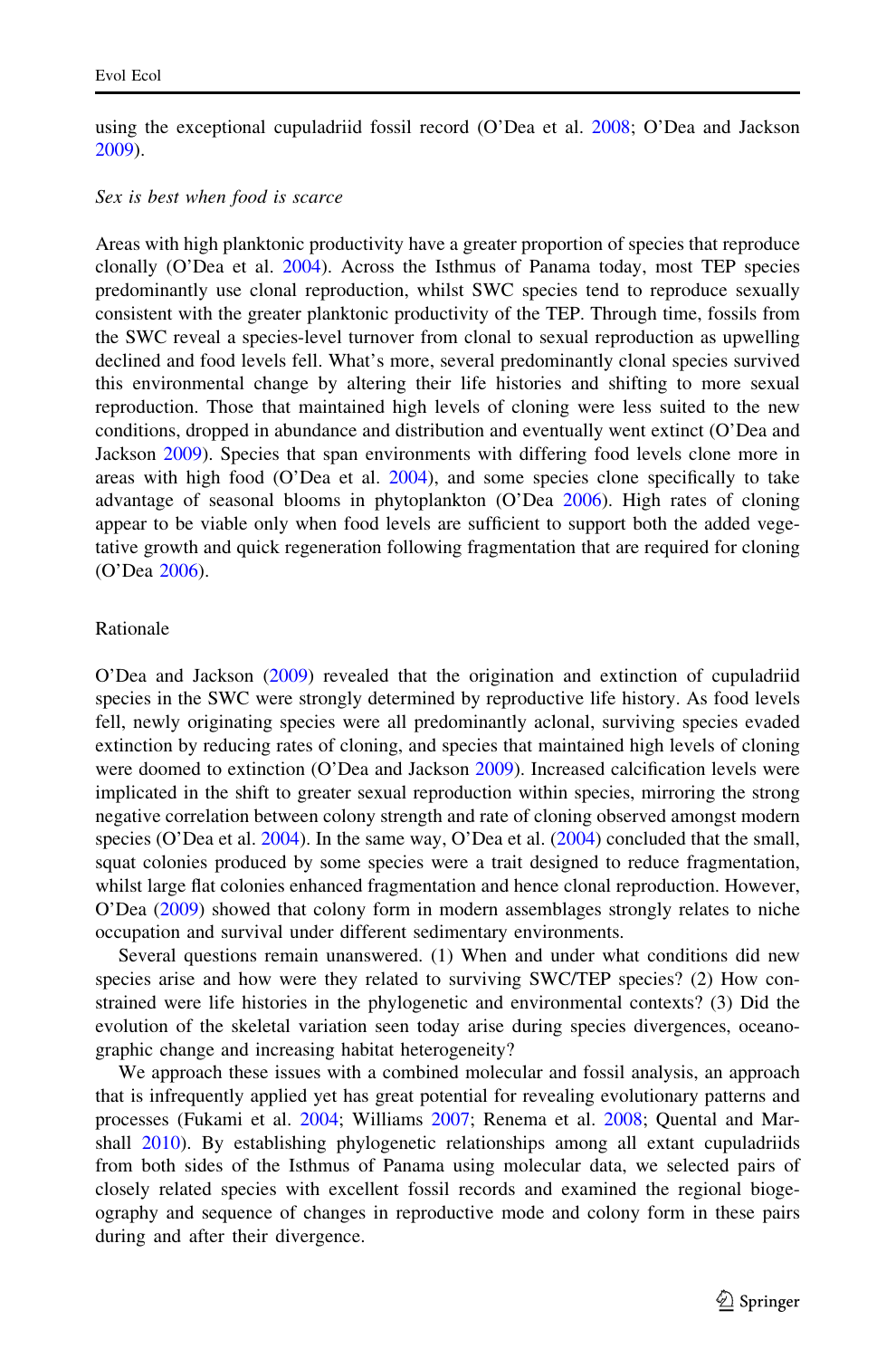## Materials and methods

#### Specimen collection

50,378 fossil and modern colonies of the following species were collected from 1317 Neogeone bulk collections and 171 dredge samples from Pacific and Caribbean shelf waters: Cupuladria biporosa (13,904), C. surinamensis (9,837), C. exfragminis (1,106), C. incognita (7,354), C. cheethami (106), Dicoporella cookae (6,965), D. scutella (3,552) and D. peltifera (7,554). Sampling in the SWC between 5 Ma and the present was excellent, with high spatio-temporal replication and age ranges of sediments typically resolved to  $\pm$  a few hundred thousand years, whereas samples between 10 and 6 Ma were much fewer and less well resolved, with age-range estimates typically  $\pm 1$  million years (Cheetham et al. [1999;](#page-16-0) O'Dea et al. [2007\)](#page-18-0). See O'Dea and Jackson ([2009\)](#page-18-0) for details of the fossil locations (faunules) used in the SWC. Fossil TEP cupuladriids were collected by bulk sampling from three formations: Punta la Peña (E. Pliocene), Burica (Pliocene) and Armuelles (Late Pliocene–Pleistocene; Collins et al. [1995](#page-16-0)). For molecular analyses, live cupuladriids were collected from both coasts of the Isthmus of a Panama by dredge and were stored in alcohol.

#### Morphological analyses

All well-preserved colonies were classified to species using morphometric variables that were established through multivariate approaches to discriminant analysis (Herrera-Cubilla et al. [2006,](#page-17-0) [2008\)](#page-17-0) and supported by molecular discrimination (Dick et al. [2003](#page-16-0) and this study).

Using the Neogene fossil record of the SWC and TEP (Cheetham et al. [1999](#page-16-0); O'Dea and Jackson [2009](#page-18-0)), we traced morphological and life history traits from species origins to present day for five species pair determined from the molecular data. Pairs were chosen for which we had established evolutionary relationships and divergence times (Table [1;](#page-8-0) Fig. [2\)](#page-9-0) and for which a good fossil record exists.

Each colony was measured (height, and maximum and minimum diameters, from which the median diameter was calculated) and identified as either clonal or sexual (aclonal) following the criteria of O'Dea and Jackson [\(2009](#page-18-0)). Colony shape (height divided by median colony diameter) was calculated for each colony. Percent clonal colonies, mean colony height and mean colony shape were calculated for each species per time bin (10–5,  $5-4$ ,  $4-3$ ,  $3-2$ ,  $2-1$ ,  $1-0$  Ma). The calcification index for each species per time bin was calculated by summing the weight of all colonies within each time bin and dividing that by the total surface area of all colonies within that bin, following the methods described in O'Dea et al. [\(2004](#page-18-0)) and O'Dea and Jackson [\(2009](#page-18-0)). Colony shape, size, reproductive mode and calcification index are morphological traits with ecological significance (see O'Dea [2009\)](#page-18-0) and are different from morphological characters (typically zooidal traits) used for taxonomic purposes (see Herrera-Cubilla et al. [2006,](#page-17-0) [2008](#page-17-0)).

## Species categories

Major shifts in life history across species divergences were explored by grouping extant species on the basis of shape, size, reproductive mode and calcification. Cupuladriid species can be broadly categorized into three types (Table [2;](#page-10-0) Fig. [1\)](#page-3-0), as follows. Type 1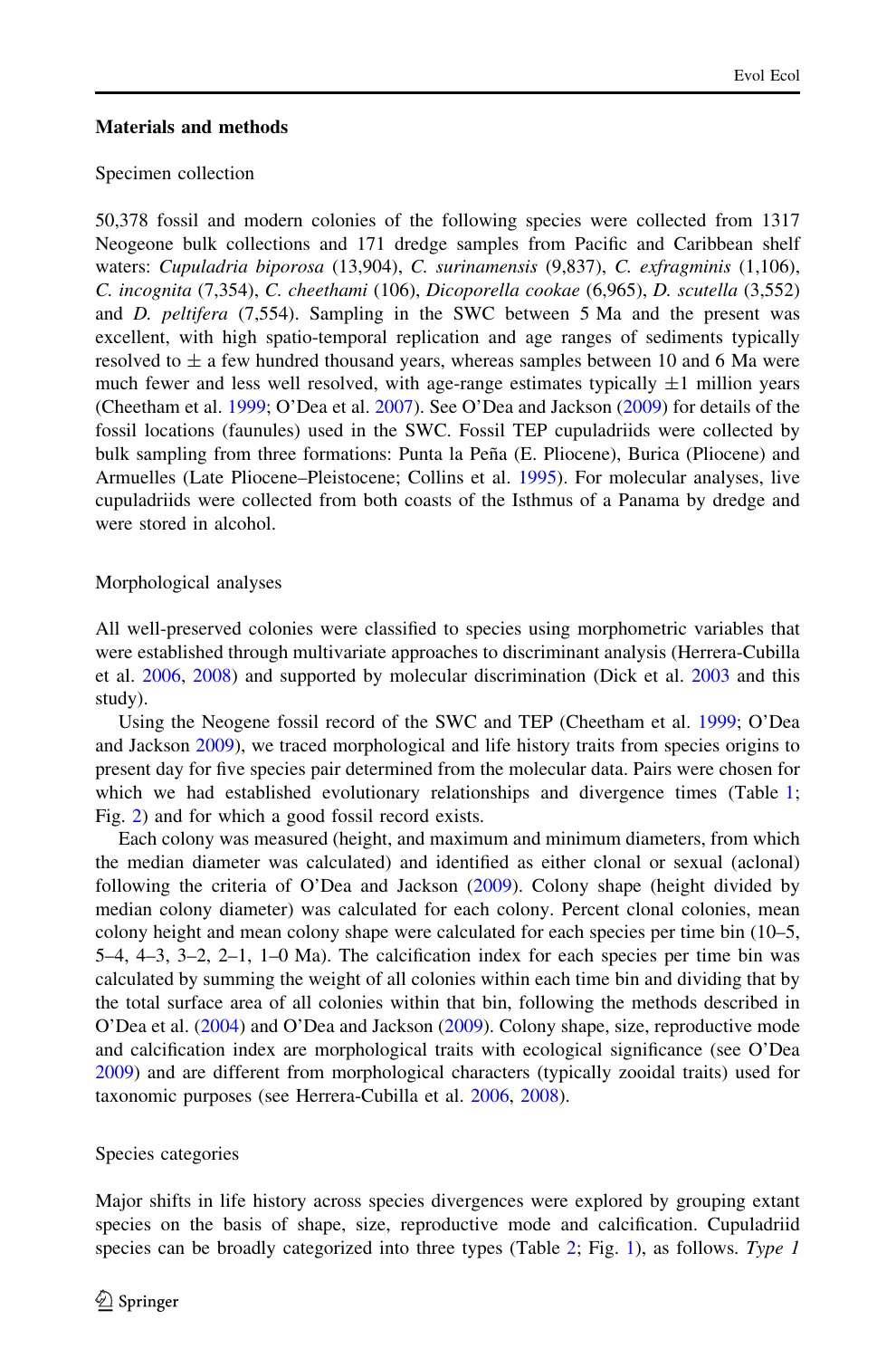tends to have heavily calcified, conical, compact colonies that predominantly reproduce sexually (aclonally). Type 2 tends to have moderately calcified, intermediate-sized colonies that reproduce clonally and sexually at roughly equal frequencies. Type  $\beta$  tends to have thinly calcified, slightly flattened, large colonies that predominantly reproduce sexually (Fig. [1\)](#page-3-0).

Molecular analyses

Five setae were dissected from the periphery of each colony for DNA extraction. This method considerably reduced the amplification of epibionts that would otherwise occur if partial or entire colonies were used (see Dick et al. [2003](#page-16-0)). For phylogenetic analyses, we amplified a fragment of the mitochondrial 16S gene as well as a fragment of the nuclear 18S gene. DNA extractions, primers and PCR conditions to amplify the 16S fragment are described in Dick et al. [\(2003](#page-16-0)). The 18S fragment was amplified initially using primers based on Bugula turrita 18S sequence (18sFor 5'-CCA CCA GGA GTG GAG CCT-3', 18sRev 5'-TCA ATC GGT AGT AGC GAC-3', NCBI Accession number AY21044; Passamaneck and Halanych [2006](#page-18-0)). Once valid sequences were obtained from several cupuladriid species, we designed cupuladriid specific primers Cup18sFor (5'-CCA CCA GGA GWR GAG CCT-3') and Cup18sRev (5'-YTC AAT CGG TAG TAG CGA CG-3') to amplify the 18S fragment from all cupuladriids used in this study. PCR conditions to amplify the 18S fragment were as follows: 35 cycles of 95 $\degree$ C for 1 min, 95 $\degree$ C for 45 s,  $52^{\circ}$ C for 30 s and  $72^{\circ}$ C for 1.30 min, with a final extension at  $72^{\circ}$ C for 5 min. Following cleaning, products were sequenced in an ABI3130 XL automated sequencer (ABI). All sequences were checked for errors and edited by using Sequencher 3.1 (Gene Codes Corporation). Consensus sequences, representing 3 individuals for each species except for C. cheethami, C. sp. 10 and D. peltifera (only one colony was available), were used for molecular analyses (only a 280 bp fragment of *D. peltifera* 16S was used).

#### Phylogenetic analyses

Our analysis is an extension of the detailed 16S phylogeny produced by Dick et al. [\(2003](#page-16-0)), at which time cupuladriids species used in their study had not yet been described. We added an additional five species (*C. incognita, C. cheethami, C. sp.* 10, *C. sp.*  $14<sup>1</sup>$  and D. sp. P1, see O'Dea and Jackson [2009;](#page-18-0) O'Dea [2009\)](#page-18-0) and used partial sequences of the 16S and 18S gene as a combined dataset of 961 nucleotides for phylogenetic reconstruction. All sequences were manually aligned using MacClade v4.06 (Maddison and Maddison [2000](#page-17-0)). Gaps in the 16S gene were treated as 'missing data' that are optimally reconstructed by the program during phylogenetic reconstruction. Bugula nerita was used as an outgroup taxon. While the 16S fragment provided sufficient resolution to determine species relationships (see Dick et al. [2003](#page-16-0)), we retained the 18S fragment because it resolved and improved support values for deeper divergences. The appropriate evolutionary models for phylogenetic analyses using our dataset were selected using Mr. ModelTest (Nylander [2004\)](#page-18-0), a program that estimates the best-fit model of nucleotide substitutions for a given dataset. For our analysis GTR  $+ I + G$  for 16S and GTR  $+ G$  for 18S were determined to be the best-fit models. Phylogenetic reconstructions were then done using Mr. Bayes v3.1, a program for Bayesian inference of phylogeny that uses a combination of Markov chain Monte Carlo (MCMC) and Metropolis-coupled Markov chain Monte Carlo sampling methods (Ronquist

<sup>&</sup>lt;sup>1</sup> C. sp. 14 is synonymous with C. sp. nov. 'gigante' in O'Dea et al. [\(2008](#page-18-0)) and O'Dea [\(2009](#page-18-0)).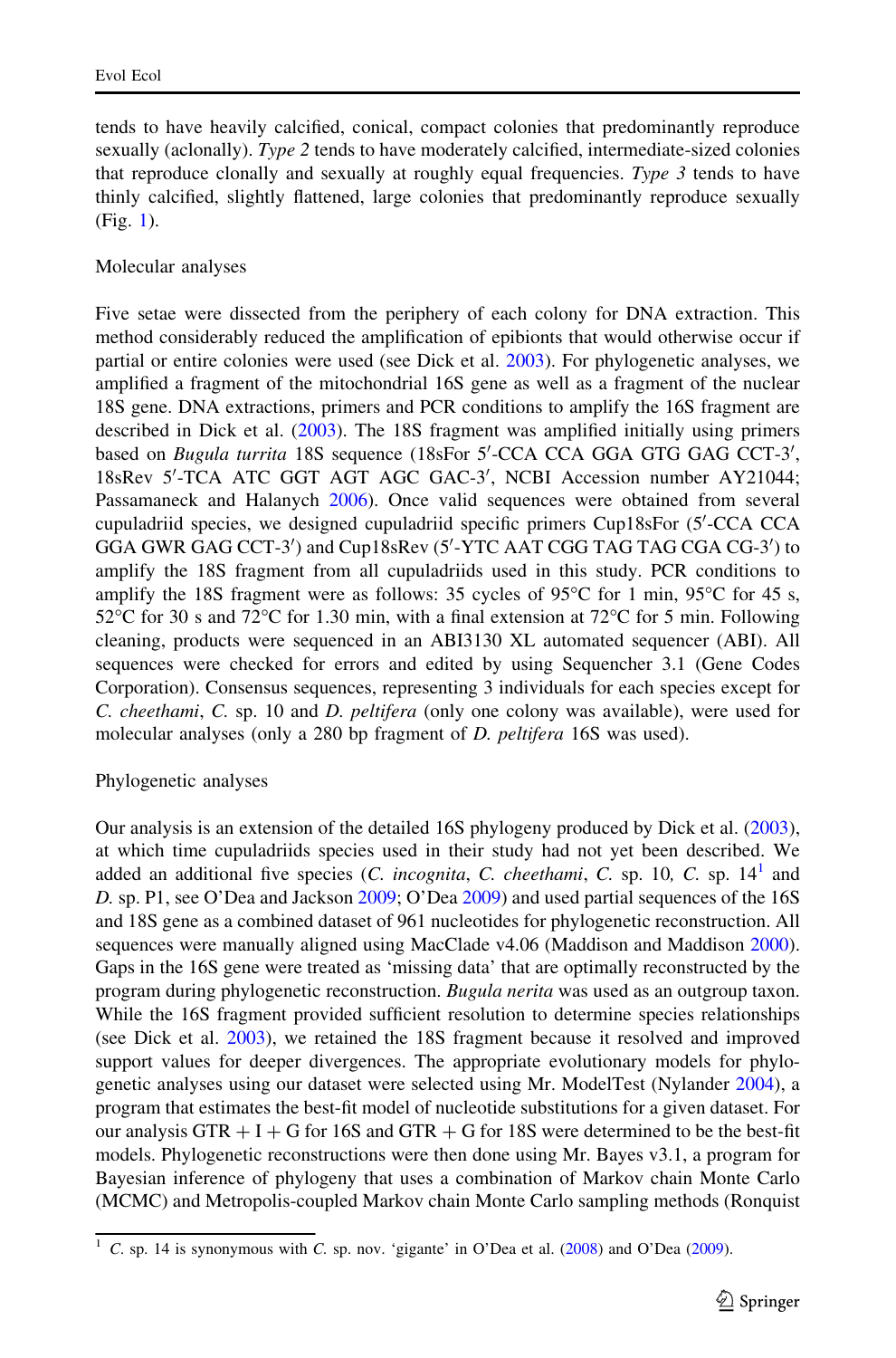and Huelsenbeck [2001\)](#page-18-0). Analyses in Mr. Bayes were run for 6 million generations, with a sampling frequency of 100. The first 25% percent of trees were discarded; each run retained 30,001 trees. Mr. Bayes automatically analyzes the data in two independent runs, therefore a total of 60,002 trees was used to estimate phylogenetic relationships and to approximate posterior probabilities of each clade. Convergence between the two independent runs in Mr. Bayes (reflecting increasing similarity of trees from independent runs) was determined by examining the standard deviation of split frequencies  $(<0.001$ ) and potential scale-reduction factors (1.0). To estimate divergence times we used BEAST 1.5.2, a software package that implements Bayesian MCMC algorithm (Drummond and Rambaut [2007](#page-16-0)). An important feature of BEAST is the estimation of calibrated phylogenies based on relevant paleontological knowledge. Appropriate calibrations are necessary to convert genetic divergence measures into units of geological time and fossil data have played an important role in calibrating evolutionary rates and divergence times (Benton and Donoghue [2007\)](#page-16-0) but see Miura et al. ([2010\)](#page-17-0) who used similar methods without fossil calibrations for phylogenetic investigations of intertidal snails). We used a GTR  $+$  I substitution model for the combined 16S and 18S dataset for analysis in BEAST. Tracer 1.4.1, a program for analyzing output files generated by Bayesian MCMC runs were used to determine the optimal parameters for our analyses in BEAST, particularly the number of generations and tree priors. Tracer indicated that our dataset was not clock-like (ucld. SD and coefficient of variation were close to 1.0 rather than 0, indicating rate heterogeneity between branches). Accordingly, we ran our analyses for 80 million generations under an uncorrelated lognormal relaxed molecular model that allows evolutionary rates to vary across branches of the tree. Tree priors (oldest fossil occurrence of species, as per O'Dea and Jackson [2009](#page-18-0)) used to calibrate evolutionary rates are provided in Table [1.](#page-8-0) Resulting phylogenetic trees were viewed and edited with FigTree 1.2.3 (Drummond and Rambaut [2007\)](#page-16-0), a program that allows graphical viewing and image editing of phylogenetic trees. It must be noted that no morphological characters were used in phylogenetic reconstructions in this study, however, the molecular phylogeny produced by Dick et al. [\(2003](#page-16-0)) as well as ours supports species classifications based on morphological characters from fossil and recent species (Herrera-Cubilla in prep).

#### Co-occurrences of species pairs

To explore patterns of sympatry and allopatry in species pairs during and subsequent to their purported divergences (as estimated from fossils and molecules), we calculated co-occurrence as the percentage of samples in which both species in a pair occured relative to all samples in which they could potentially co-occur given their age range. We calculated this in two time bins; (1) 4.5–3.0 Ma, corresponding to the time of greatest environmental change during final shoaling and closure of the Isthmus of Panama (O'Dea and Jackson [2009\)](#page-18-0), and (2) 3.0–2.0 Ma, which is post-closure and represents a time of established environmental stability. We did not include the Recent in the post-closure time bin because dredge samples potentially contain several environmental types. Fossil bulk samples are well constrained spatially and therefore environmentally because each faunule represents a package of lithologically-similar sediment amounting to a few meters of section that can be treated as an ecological unit in space and time (see O'Dea et al. [2007](#page-18-0)) but are potentially time averaged. The effects of time averaging on reconstructing past communities are not considered excessive (Kidwell [2001](#page-17-0), [2005](#page-17-0); Jackson and Erwin [2006](#page-17-0)) and in this case were not expected to change over time, as the types of samples taken and general depositional environments were no different through time in our study. Thus, any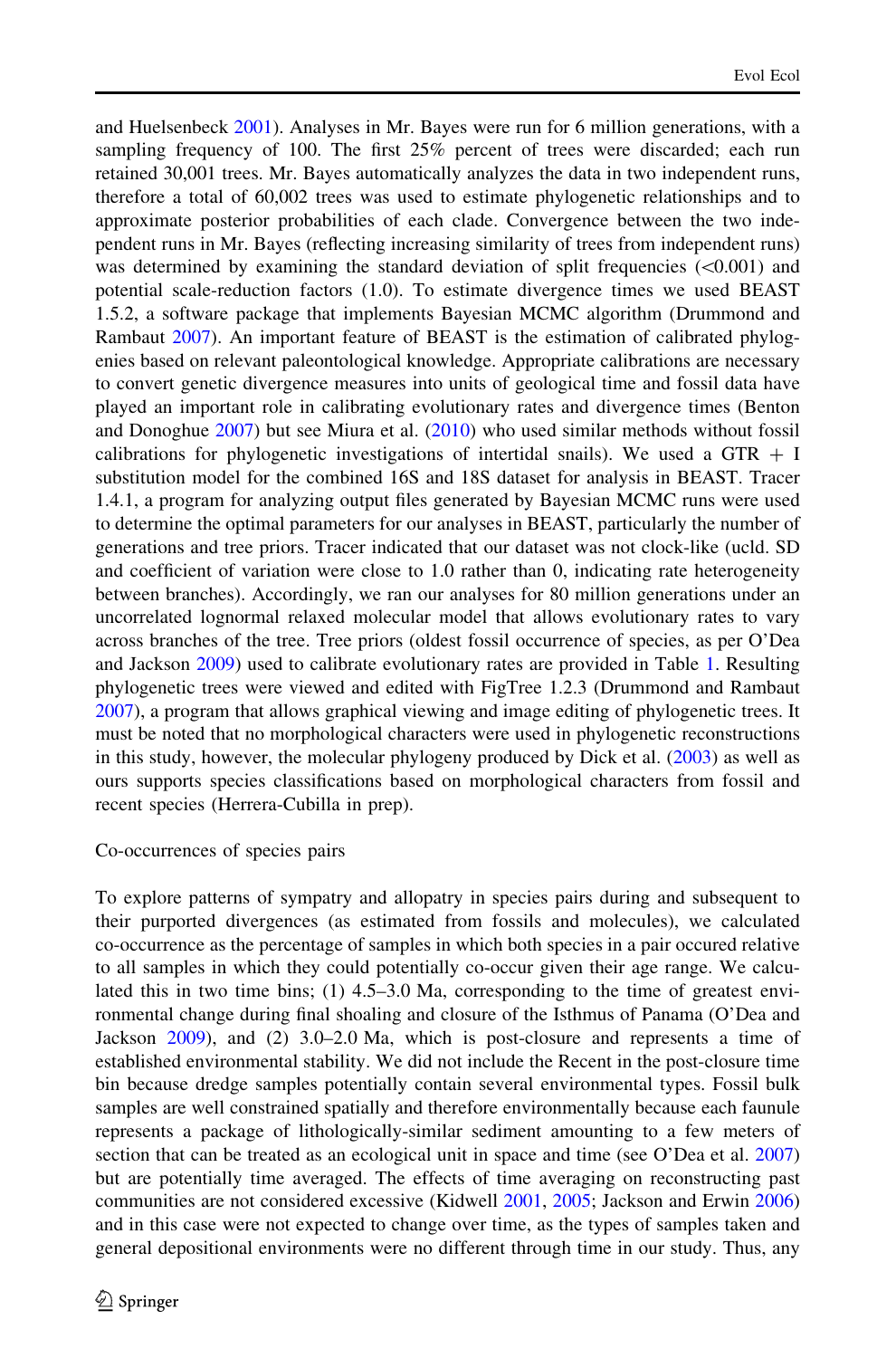<span id="page-8-0"></span>changes through time in the percentage co-occurrence of species pairs are likely to reflect changes in relative true co-occurrences in species pairs, and can therefore be used to explore relative levels of sympatry and allopatry. We did not calculate co-occurrences for trans-isthmian species pairs given that they became separated by the Isthmus and went extinct in the Caribbean (O'Dea and Jackson [2009\)](#page-18-0).

#### **Results**

Phylogenetic relationships and estimates of divergence times

Phylogenetic reconstruction by Bayesian inference (Fig. [2\)](#page-9-0) reveals the phylogenetic relationships of fourteen genetically distinct cupuladriids species. In Cupuladria, the C. surinamensis group is comprised of C. surinamensis and a recently derived species C. sp. 14 both of which are limited to the Caribbean coast. The C. biporosa group is the most speciose, comprising five species (C. biporosa, C. cheethami, C. incognita, C. exfragminis and C. sp. 10), among which C. exfragminis and C. incognita are transisthmian sister species. The only well-resolved monophyletic group in *Discoporella* is that of D. cookae, which contains two pairs of species separated by the Isthmus: D. scutella and D. peltifera in the Caribbean, and D. cookae and the recently derived D. marcusorum in the Pacific. D. bocasdeltoroensis, D. terminata and D. sp. P1 lie in an unresolved polytomy (also see Dick et al. [2003\)](#page-16-0).

There is good agreement between the fossil and molecular estimates of divergence times (Table 1; Fig. [2](#page-9-0)). Both records indicate that most cupuladriid species diverged before final closure of the Isthmus (Fig. [2;](#page-9-0) also see Dick et al. [2003](#page-16-0)). The split between C. biporosa and C. surinamensis is the oldest, dating from the mid-Miocene  $\sim$  15 Ma, coinciding with the original radiation of cupuladriids into the Americas (Cook and Chimonides [1983\)](#page-16-0). C. biporosa has been reported to occur in Middle Miocene sediments in the Dominican Republic (Alan Cheetham; NMITA). *D. bocasdeltoroensis* is also an old species but has no known fossil record outside Late Miocene sediments in Panama. Two

| Species pairs                                     | Divergence<br>time (Ma) | 95%<br><b>HPD</b><br>(Ma) | Oldest fossil occurrence<br>calibrations (Ma) |
|---------------------------------------------------|-------------------------|---------------------------|-----------------------------------------------|
| D. cookae versus D. scutella/D. peltifera         | 7.56                    | $9.8 - 5.4$               | D. $cookae(8.2)$                              |
| D. scutella versus D. peltifera                   | 4.36                    | $5.2 - 3.4$               | D. scutella and D. peltifera (4.23)           |
| D. cookae versus D. marcusorum                    | 2.37                    | $2.7 - 1.8$               | D. marcusorum $(2.1)$                         |
| C. biporosa versus C. surinamensis                | 14.61                   | $16.5 - 12.8$             | C. surinamensis (12)                          |
| C. biporosa versus C. incognita/C.<br>exfragminis | 6.8                     | $8.6 - 4.9$               | C. biporosa (10), C. incognita<br>(4.23)      |
| C. biporosa versus C. cheethami                   | 4.38                    | $5.3 - 3.3$               | $C.$ cheethami $(4.23)$                       |
| C. incognita versus C. exfragminis                | 4.45                    | $5.3 - 3.6$               | C. incognita (4.23)                           |
| C. surinamensis versus C. sp. 14                  | 1.61                    | $3.0 - 0.2$               | No fossil record of C. sp. 14                 |
| C. biporosa versus C. sp. 10                      | 1.65                    | $3.0 - 0.3$               | No fossil record of C. sp. 10                 |

Table 1 Estimates of divergence times of cupuladriid species pairs

Fossil calibrations are from the SWC, except for *D. marcusorum* whose oldest fossil occurrence is TEP HPD highest posterior density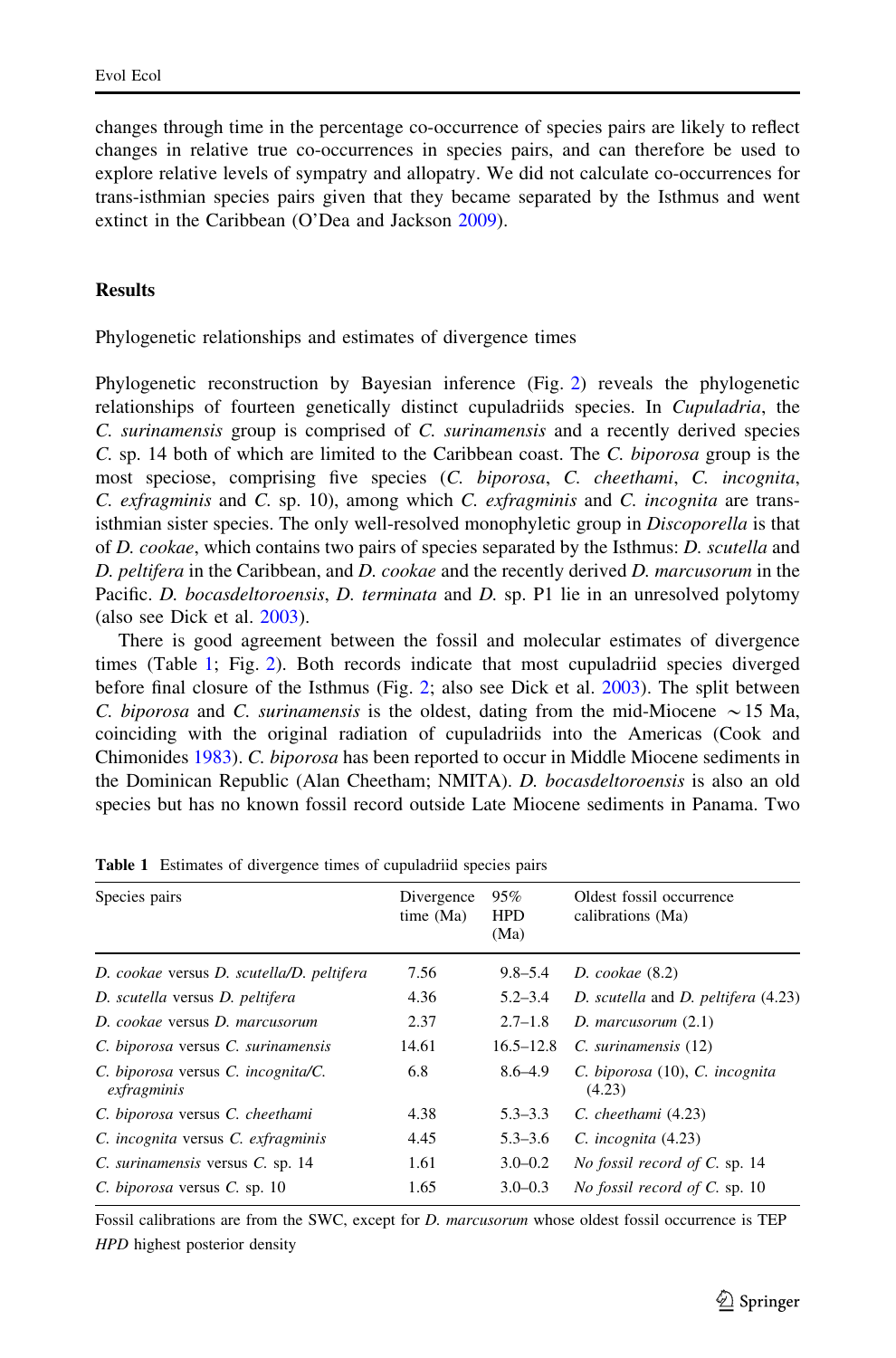<span id="page-9-0"></span>

Fig. 2 Gross life history and colony form mapped onto a molecular phylogenetic tree of extant cupuladriid bryozoans on either side of the Isthmus of Panama. Numbers at nodes are median divergence times estimated by molecular analyses (Table [1](#page-8-0)). Italicized numbers near nodes—posterior probabilities (support values below 60 are not shown). Numbers in parentheses—earliest fossil occurrence. SWC Southwestern Caribbean, TEP Tropical Eastern Pacific

contemporaneous radiations occurred in the Late Miocene: one at  $\sim$  7.6 Ma in Discopo*rella* gave rise to the *D. cookae* clade, and the other at  $\sim 6.8$  Ma in *Cupuladria* produced the C. biporosa clade. The fossil record for D. cookae in Panama dates back to  $\sim$  8 Ma, but D. cookae went extinct in the Caribbean at  $\sim$  3 Ma whereas Pacific populations survived (O'Dea and Jackson [2009\)](#page-18-0), and D. marcusorum diverged from D. cookae  $\sim$  2.3 Ma. The divergence between *D. scutella* and *D. peltifera* occurred  $\sim$  4.4 Ma, and both appeared in the fossil record  $\sim$  4.3 Ma (O'Dea and Jackson [2009\)](#page-18-0). Whether Caribbean populations of D. cookae diversified and survived as D. scutella and D. peltifera requires further detailed study, but the existence of an extinct sister lineage to D. cookae from which D. scutella and D. peltifera diversified cannot be ruled out. The same scenario applies to  $C$ . biporosa clade. Since its divergence from C. surinamensis in the mid-Miocene, the C. biporosa lineage appears to have split at least four times to produce five extant species, including  $C$ . biporosa (Fig. 2). Inclusion of extinct species would probably resolve the apparent difference in divergence rates between the D. cookae and C. biporosa clades, although in the SWC the number of known extinct *Cupuladria* is less than half that of *Discoporella* (O'Dea and Jackson [2009\)](#page-18-0). The Late Miocene radiation in *Cupuladria*  $\sim 6.8$  Ma gave rise to two groups. One contains C. biporosa and the sibling species C. sp. 10 and C. cheethami. The C. biporosa-C. cheethami split is placed at  $\sim$  4.38 Ma and C. sp. 10 diverged from C. cheethami $\langle 2.0 \text{ Ma.}$  The other group contains transisthmian species C. exfragminis and C. incognita, which separated  $\sim$  4.45 Ma. Interestingly, C. cheethami also diverged from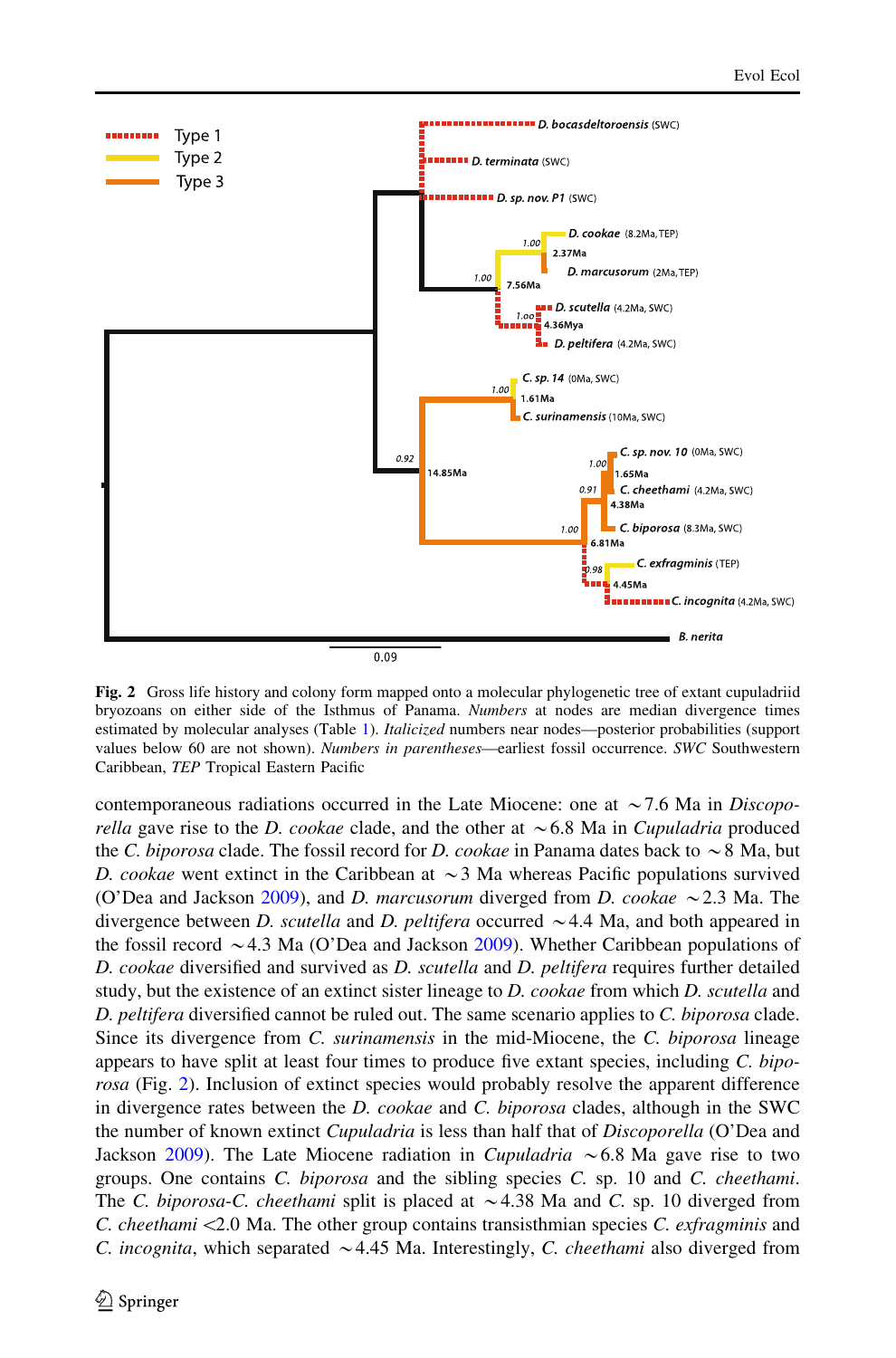| Species              | Modern<br>distribution | Colony<br>form | Calcification | Dominant mode<br>of reproduction | Type           |
|----------------------|------------------------|----------------|---------------|----------------------------------|----------------|
| Discoporella         |                        |                |               |                                  |                |
| D. bocasdeltoroensis | <b>SWC</b>             | Compact        | High          | Aclonal                          | 1              |
| D. terminata         | SWC                    | Compact        | High          | Aclonal                          | 1              |
| $D.$ sp. $P1$        | TEP                    | Compact        | High          | Aclonal                          | 1              |
| D. cookae            | TEP                    | Large          | Low           | Clonal                           | 3              |
| D. marcusorum        | TEP                    | Medium         | Moderate      | Clonal/aclonal                   | $\overline{2}$ |
| D. scutella          | SWC                    | Compact        | High          | Aclonal                          | 1              |
| D. peltifera         | <b>SWC</b>             | Compact        | High          | Aclonal                          | 1              |
| Cupuladria           |                        |                |               |                                  |                |
| $C.$ sp. 14          | <b>SWC</b>             | Large          | Low           | Clonal                           | 3              |
| C. surinamensis      | <b>SWC</b>             | Medium         | Moderate      | Clonal/aclonal                   | $\overline{c}$ |
| $C.$ sp. 10          | <b>SWC</b>             | Medium         | Moderate      | Clonal/aclonal                   | $\overline{2}$ |
| C. cheethami         | <b>SWC</b>             | Medium         | Moderate      | Clonal/aclonal                   | $\overline{c}$ |
| C. biporosa          | <b>SWC</b>             | Medium         | Moderate      | Clonal/aclonal                   | $\overline{2}$ |
| C. exfragminis       | TEP                    | Large          | Low           | Clonal                           | 3              |
| C. incognita         | <b>SWC</b>             | Compact        | High          | Aclonal                          | 1              |

<span id="page-10-0"></span>Table 2 Summary of gross life history and colony forms in Tropical American cupuladriid bryozoans

SWC southwestern Caribbean, TEP Tropical Eastern Pacific

C. biporosa  $\sim$  4.38 Ma, almost the same time as the C. exfragminis-C. incognita split, but both C. biporosa and C. cheethami are Type 2 species, suggesting isolation in similar environments.

Interspecific shifts in life histories and morphologies

Type 1 and Type 2 species tend to dominate the SWC, whereas Type 3 species dominate the TEP (O'Dea [2006](#page-18-0); O'Dea et al. [2004,](#page-18-0) [2008](#page-18-0)). There are exceptions, such as the TEP species  $D$ . sp. P1, which is thickly calcified, highly aclonal, and of Type 1, and the SWC species  $C$ . sp. 14, a Type 3 species, though occurring only as a single, small, geographically restricted population.

Discoporella species belong to Type 1 with the exception of D. cookae (Type 3), which went extinct in the SWC, and *D. marcusorum* (Type 2), which is and has always been restricted to the TEP; in contrast, most Cupuladria species belong to Type 2 or 3, except for C. incognita (Type 1). Radical shifts across life history categories (i.e. a shift across two types) associated with divergences occur only in transisthmian pairs of both genera; i.e. D. cookae versus D. scutella/D. peltifera and C. exfragminis versus C. incognita (Fig. [2\)](#page-9-0). Other shifts were moderate (i.e. from Type 1–2, or 2–3 and vice versa).

Intraspecific shifts in life histories and morphologies

In general, SWC species reduced the rate of cloning beginning 5–4 Ma, increased calcification 3–2 Ma and became smaller and more squat 2–1 Ma. Conversely, changes in TEP species were relatively less (Fig. [3](#page-11-0)).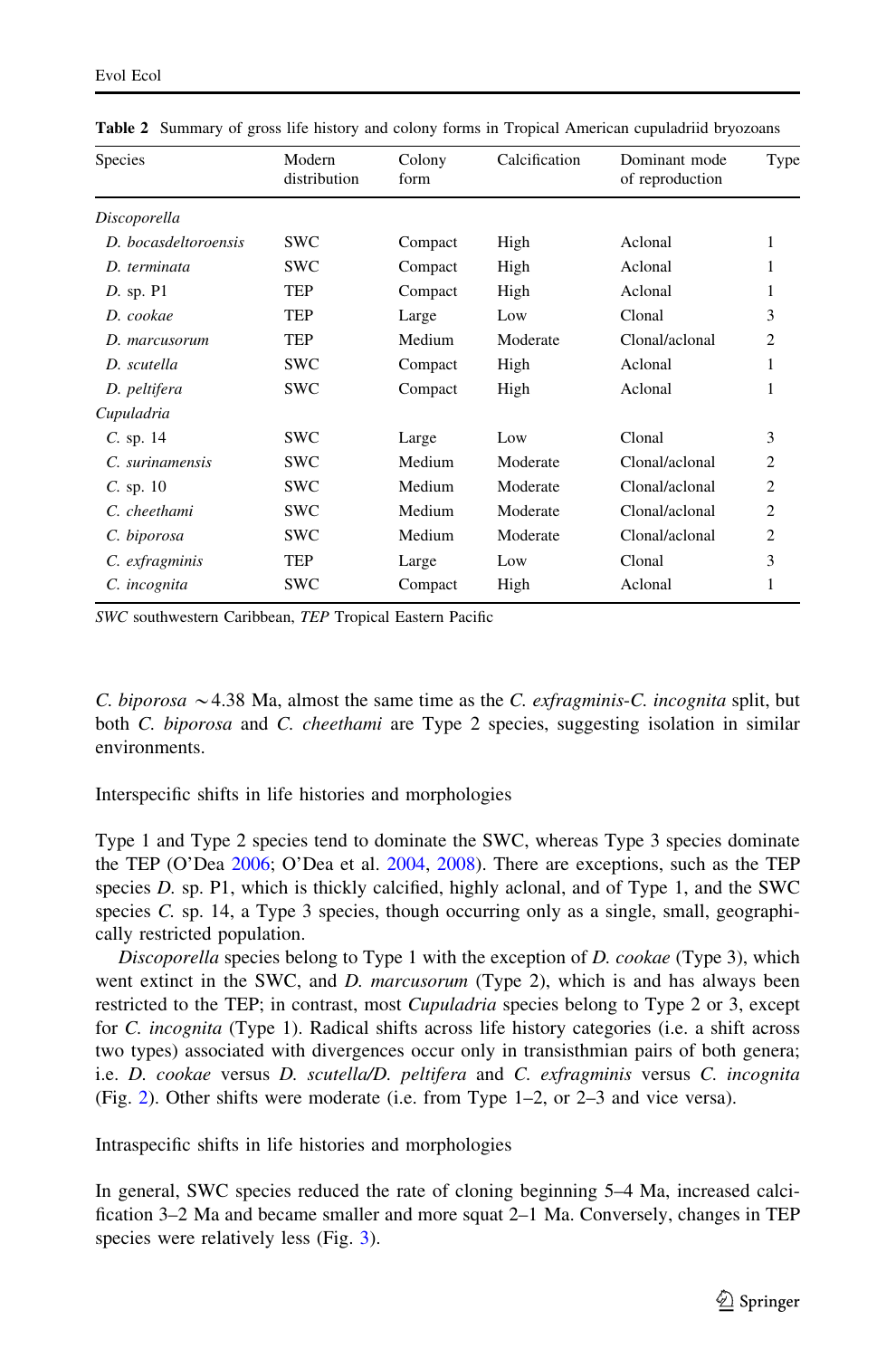<span id="page-11-0"></span>

Fig. 3 Temporal patterns of life history (percent clonality) and colony form (colony height, colony shape, calcification and colony size) for eight cupuladriid species over the last 10 million years. Species are grouped with their closest relatives as determined by molecular phylogeny to compare trends in species pairs

Geographic isolation of species pairs in the SWC

In two species pairs that diverged within, and are extant in the SWC, co-occurrence analysis suggests that they did not co-exist during the first 2 million years after their divergence and during the time of Isthmus emergence and environmental instability in the SWC (4.5–3.0 Ma). Following complete emergence of the Isthmus and environmental stabilization of the SWC  $(3.5-2.0 \text{ Ma})$  co-existence dramatically increased (Fig. [4\)](#page-12-0).

# **Discussion**

Constraint and plasticity in colony form and life history

Since their origin in the Early Miocene (Cook and Chimonides [1983\)](#page-16-0) Discoporella species have attained considerable complexity of forms, including completely in-filled squat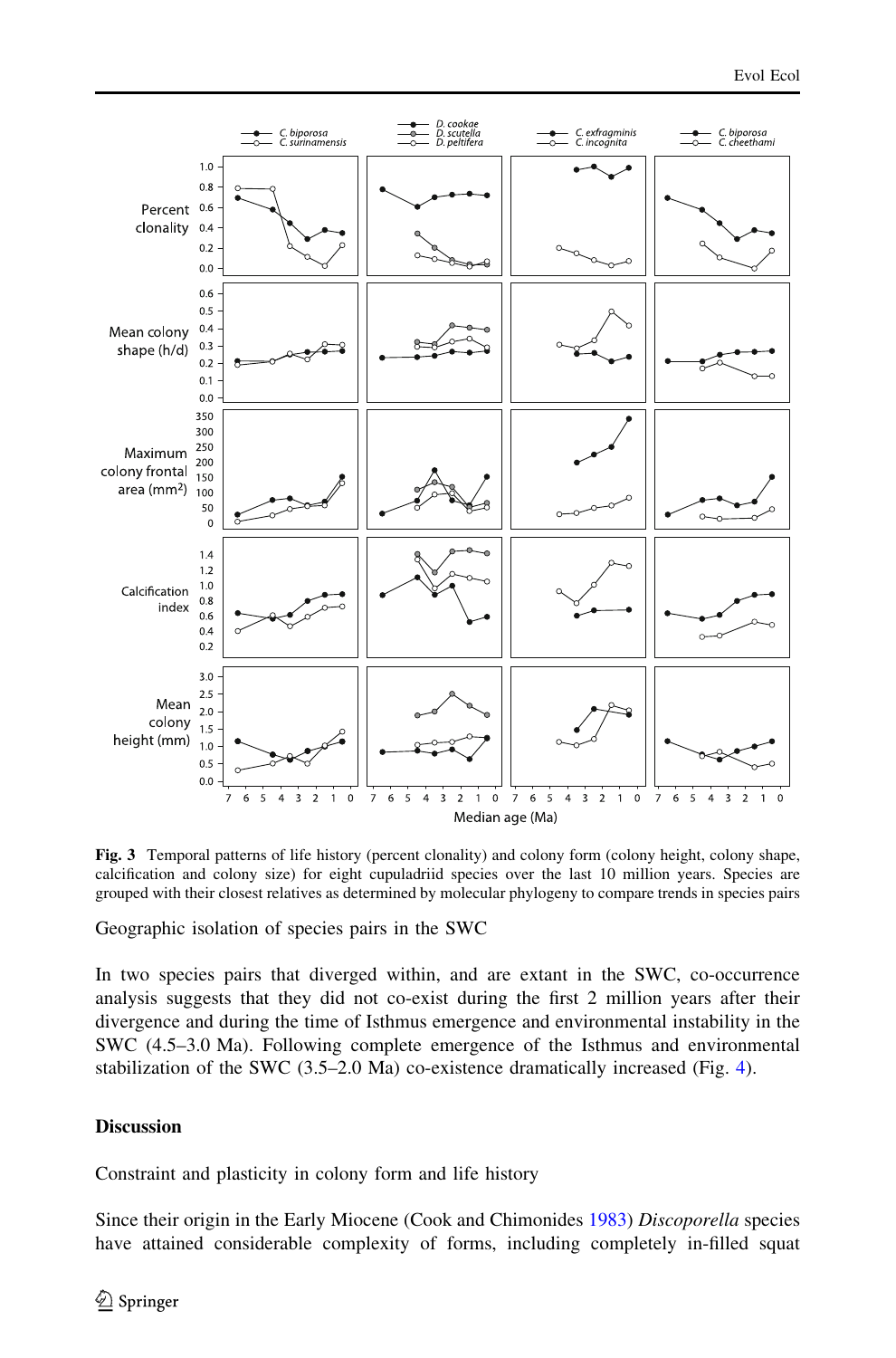<span id="page-12-0"></span>



colonies (e.g. Fig. [1](#page-3-0)b) in which fragmentation is virtually impossible and which can move easily through sediment if buried (O'Dea [2009](#page-18-0)); colonies showing 'colonial budding', a highly specialized growth form that permits new colonies to be budded when the 'mother' colony opts (Marcus and Marcus [1962;](#page-17-0) Håkansson and Thomsen [2001\)](#page-17-0); and colonies capable of bizarre 'peripheral fragmentation', which allows them to be heavily protected while still reproducing clonally (O'Dea et al. [2008](#page-18-0); Text-Fig 12). Cupuladria species, on the other hand, have yet to approach a similar breadth of reproductive modes and colony forms, thus suggesting constraint in *Cupuladria*, although *C. exfragminis* has evolved a basic form of 'autofragmentation' (O'Dea [2006;](#page-18-0) O'Dea et al. [2008](#page-18-0)). This constraint may be a function of the inherent differences in colony architecture between the two genera. Cupuladria species increase colony strength by multiplying the number of layers of basal kenozoids, whereas Discoporella species, which lack basal kenozoids, increase colony strength by simply thickening the amount of basal calcification (see Herrera-Cubilla et al. [2006,](#page-17-0) [2008](#page-17-0)).

Although the extremes of morphology and life history that have appeared in *Disco*porella are not apparently tenable for *Cupuladria*, species of *Cupuladria* are more labile within lineages. Thus, during the environmental upheaval that occurred during the emergence of the Isthmus of Panama, Discoporella was more likely to diversify than Cupuladria, especially into extreme modes of morphology and reproduction, but less likely to phyletically alter life histories in response to change. As a consequence Discoporella species were more likely to go extinct (O'Dea and Jackson [2009\)](#page-18-0). Greater extinction rates in Discoporella were offset with greater origination rates, resulting in roughly no change in the proportion of *Cupuladria* to *Discoporella* species through the last 10 million years (O'Dea and Jackson [2009](#page-18-0)).

Several lines of evidence further support the idea that *Cupuladria* species have greater phenotypic plasticity to changing conditions than those of *Discoporella*. (1) Populations of two Cupuladria species were observed to alter cloning along environmental gradients in the Recent, but the same pattern did not transpire in any *Discoporella* species (O'Dea et al. [2004\)](#page-18-0). (2) Cupuladria but not Discoporella autofragments in response to temperature cues (O'Dea [2006\)](#page-18-0). (3) As discussed later, diverging calcification in transisthmian species pairs arose by a decrease in one species and an increase in the other in *Cupuladria*, but only a decrease in *Discoporella* (Fig. [3\)](#page-11-0).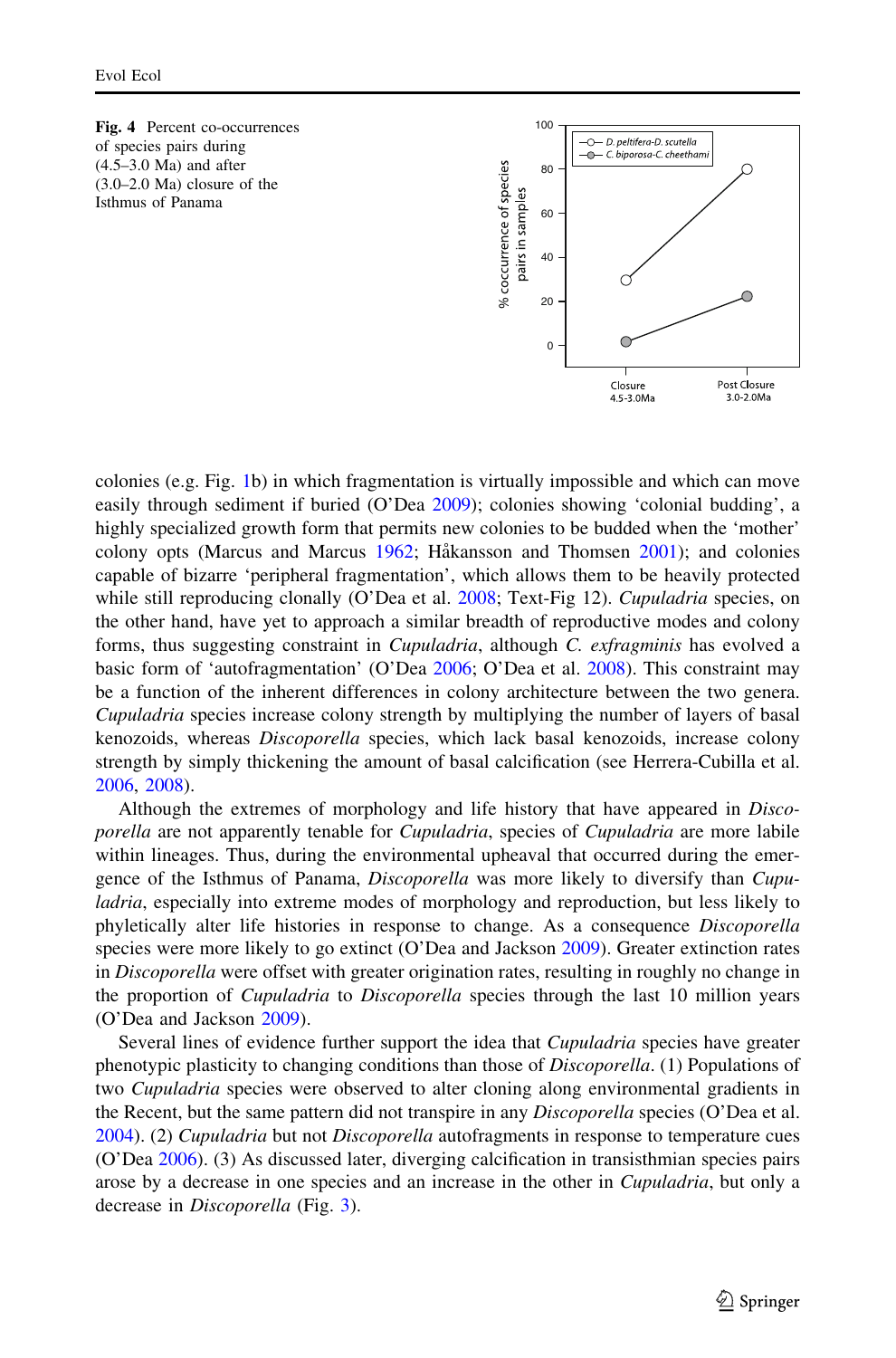Species isolation within the Caribbean

The isolation of extant geminate (transisthmian) species represents a straightforward model of allopatric speciation (Mayr [1963](#page-17-0); Lessios [2008\)](#page-17-0). It is less easy to explain the high origination rates of taxa that occurred at the start of environmental change associated with isthmus closure, that are sympatric today (Budd et al. [1996](#page-16-0); Jackson et al. [1996;](#page-17-0) Smith and Jackson [2009;](#page-18-0) Quenouille et al. [2010](#page-18-0)). We propose that increasing physical and environmental heterogeneity  $\sim$  5–3 Ma provided opportunities for localized allopatry (Mayr [1963;](#page-17-0) Coates and Obando [1996;](#page-16-0) Jackson et al. [1996\)](#page-17-0) as the narrowing CAS created a complex of archipelagos and rapidly flowing straits connecting the Pacific and Caribbean, as evidenced by the sedimentary settings of the Chagres formation (Collins et al. [1996b](#page-16-0)), models of paleo-circulation (Haug and Tiedemann [1998;](#page-17-0) Bartoli et al. [2005;](#page-16-0) Schneider and Schmittner [2006\)](#page-18-0) and the presence of Pacific-like upwelling penetrating Caribbean environments right up to final closure (O'Dea et al. [2007\)](#page-18-0). It is not difficult to imagine that small populations became isolated by these strong currents passing through the complex archipelago, such as occurs today in the Makassar straits and others formed by the dominating Indonesian Throughflow (Arnaud et al. [1999;](#page-16-0) Barber et al. [2002;](#page-16-0) Nuryanto and Kochzius [2009](#page-17-0)). Indeed, the Indonesian Throughflow may be the best analogy we have today for the processes existing for several millions of years prior to the final emergence of the Isthmus of Panama. Recent studies also suggest similar local isolations and subsequent allopatric speciation of other cheilostome bryozoans in the Aluetian straits (Dick [2008;](#page-16-0) Dick et al. [2011\)](#page-16-0).

The formation of complex shallow marine habitat has long been considered an important stimulus of speciation for a variety of marine taxa (see Renema et al. [2008\)](#page-18-0) but may be particularly important for groups such as the cupuladriids whose dispersal capacity is severely limited; cupuladriids' lecithotrophic larvae settle almost immediately after release in close proximity to the reproducing colony (Driscoll et al. [1971](#page-16-0); Winston [1988;](#page-18-0) Cook and Chimonides [1994\)](#page-16-0) and have even been known to settle under the 'mother' colony; clonal reproduction is via fragmentation which seeds only locally; calculations of the 'walking' ability of colonies demonstrate that colony motility could not be an important dispersal vector; and colonies have never been observed to raft on drift on other, more motile organisms.

Thus, as the island archipelago became more complex, local environmental heterogeneity increased and oceanographic currents intensified, conditions for isolation would have been optimal. The species co-occurrence data demonstrate coeval spatial isolation of SWC species pairs at a local  $({\sim}100 \text{ km})$  level within the oceanographic environment of the Caribbean for 2 million years during the time of final emergence of the Isthmus. After the Isthmus emerged, dramatically increasing co-occurrences of species pairs imply re-unification of already diverged species (Fig. [4\)](#page-12-0). Interestingly, though, changes in colony form in  $C$ . cheethami and  $C$ . biporosa as well as  $D$ . peltifera and  $D$ . scutella occurred after reconnection of isolated populations, suggesting either (1) niche partitioning of closely related and therefore competing species or (2) further diversification into different microhabitats, e.g. by sediment type and depth, as observed in modern populations (O'Dea [2009\)](#page-18-0), although both hypotheses require further study. The isolation of populations in a geologically short period of time is not unexpected given that rapid speciation has been documented in the fossil record and modern studies across a variety of taxa (e.g. Nehm and Geary [1994;](#page-17-0) Jackson and Cheetham [1999](#page-17-0); Benton and Pearson [2001](#page-16-0); Schluter [2001;](#page-18-0) Gavrilets [2003;](#page-17-0) Mendelson and Shaw [2005\)](#page-17-0).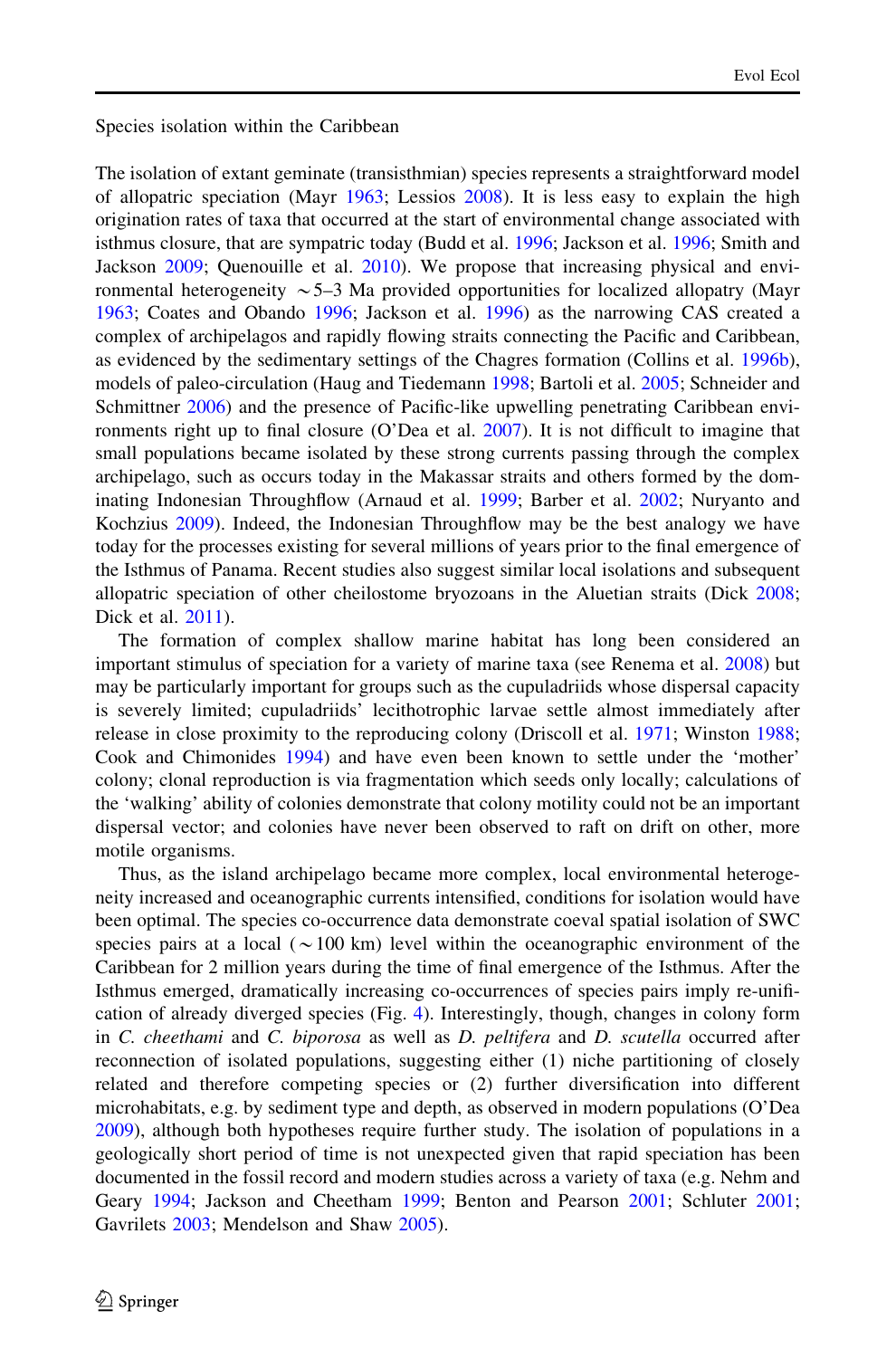Sequential changes in life history and colony form

Species that reduced their level of clonal reproduction survived when food levels fell in the SWC, while species that did not reduce their level of cloning went extinct (O'Dea and Jackson [2009\)](#page-18-0). Our data reveal that those species that survived increased the calcification of their colonies a million years after the oceanographic change and then became squatter (smaller and more conical) a further 1–2 million years later, despite both stronger and squatter colonies being implicated in the protection of the colony from fragmentation and thus in decreased clonality (O'Dea et al. [2004](#page-18-0), [2008](#page-18-0)). This delayed response could reflect the time required for new advantageous traits to evolve and may be expected, given that cloning in many cupuladriids has an ecophenotypic component given that changes in clonality correlate well with environmental change (see previously).

Although increasing calcification of colonies is clearly implicated in reducing rates of cloning (Ha˚kansson and Thomsen [2001](#page-17-0); O'Dea [2006](#page-18-0), [2009;](#page-18-0) O'Dea et al. [2004](#page-18-0), [2008;](#page-18-0) O'Dea and Jackson [2009\)](#page-18-0), the role of colony shape is less straightforward. Squatter colony form was originally believed to reduce fragmentation as colonies roll around on the sea floor (O'Dea et al. [2004](#page-18-0)), but colony shape has since been shown to be intricately related to local habitat conditions, particularly in enabling colonies to move through different sediment types and in preventing overturning in assorted current regimes (O'Dea [2009\)](#page-18-0). We show that the changes in colony height, shape and size that occurred between 3 and 1 Ma coincided with the proliferation of reefs and the establishment of the great coastal heterogeneity characteristic of the modern SWC (O'Dea et al. [2007](#page-18-0)). Thus, diverging colony morphologies may reflect niche differentiation.

#### Summary

The emergence of the Isthmus of Panama isolated marine organisms with once continuous populations, as has long been recognized (Mayr [1954;](#page-17-0) Woodring [1966](#page-18-0); Lessios [1981](#page-17-0)). We propose that there also existed strong isolating mechanisms that caused divergence within the SWC. The first Miocene shoaling event ( $\sim$  8 Ma) did not stimulate habitat heterogeneity and few radiations occurred during this time, but radiations intensified during the Pliocene shoaling (4.5 Ma) that created substantial habitat heterogeneity (Fig. [5\)](#page-15-0). The exceptional cupuladriid fossil record during the second (Late Pliocene) shoaling event demonstrates that new species that originated at this time were more spatially isolated for their first 1–2 million years from their sister species, only to become almost entirely sympatric following final closure (Figs. [4,](#page-12-0) [5\)](#page-15-0). This strongly suggests that sufficient isolating mechanisms were in place during the tumultuous final uplift of the Isthmus to cause speciation within the SWC (Fig. [5\)](#page-15-0). These isolating mechanisms could have been strong current flow through the straits, as predicted by paleooceanographic modeling and sedimentary evidence. At the time when species where spatially isolated, life histories of species pairs did not diverge but both species pairs changed in response to declining nutrients. Only after closure and re-unification of then-diverged species did colony morphologies in species begin to fully diverge to take advantage of the new heterogeneous post-closure environments (Fig. [5](#page-15-0)).

Such important information is missed in an exclusively molecular analysis. The cupuladriids demonstrate that by establishing species pairs and then uniting them with exceptionally detailed fossil records across space and through time provides a unique opportunity to observe patterns and processes of speciation and sequence of events in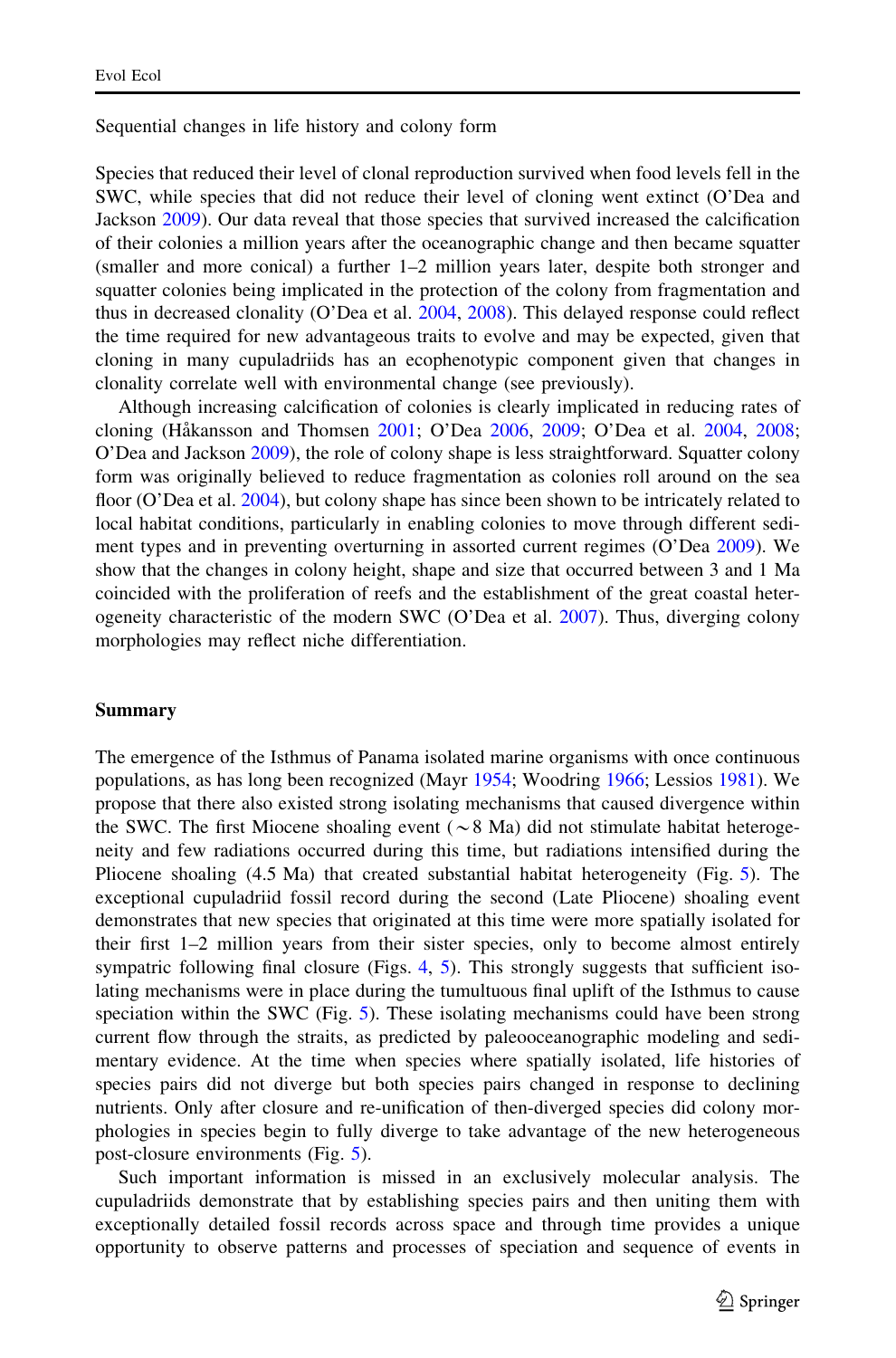<span id="page-15-0"></span>

Fig. 5 Sequence of the major abiotic and biotic events in the SWC with the principal episodes in cupuladriid evolution. (1) Duquecaro ([1990\)](#page-17-0), Collins et al. [\(1996a,](#page-16-0) [b](#page-16-0)), Coates and Obando ([1996\)](#page-16-0), Coates et al. [\(2003,](#page-16-0) [2004\)](#page-16-0), O'Dea et al. [\(2007](#page-18-0)), Jackson et al. [\(1993](#page-17-0)), Todd et al. ([2002\)](#page-18-0), Smith and Jackson [\(2009\)](#page-18-0), Johnson et al. ([2008\)](#page-17-0), Knowlton and Weigt ([1998](#page-17-0)), Marko [\(2000](#page-17-0)). (2) O'Dea and Jackson ([2009\)](#page-18-0)

evolution. A more detailed investigation that incorporates morphological phylogenies (of both extinct and extant species) with molecular phylogenies will shed even more light on the evolutionary trajectories of species, providing a more comprehensive picture of how cupuladriids responded to environmental changes related to the emergence of the Isthmus of Panama.

Acknowledgments We are indebted to Felix Rodriguez, Brigida Degracia, and Yadixa del Valle who worked tirelessly collecting morphological data. Anthony Coates, Carlos De Gracia, Javier Jara, Amalia Herrera and the crew of the R/V Urraca helped in the field. Ligia Calderon helped with sequencing. Paul Taylor produced the scanning electron micrographs. Adriana Bilgray, Harilaos Lessios and Eldredge Bermigham provided logistical support. We thank Simon Coppard, Osamu Miura, Scott Lidgard and Matthew Dick for stimulating discussion. The manuscript benefited from constructive criticism and suggestions from Matthew Dick and an anonymous reviewer. Recursos Minerales kindly gave permission to collect fossil material in Panama. This work was funded by the NSF (EAR03-45471), the Smithsonian Marine Science Network, the Smithsonian Tropical Research Institute's Tupper Fellowship and Scholarly Studies Programs, SENACYT and the National Geographic Society's Exploration Grants. This work is dedicated to Jeremy B.C. Jackson for his vision, guidance and support.

# **References**

Allmon WD (1992) Role of temperature and nutrients in extinction of Turritenlline gastropods-Cenozoic of the Northwestern Atlantic and Northeaster Pacific. Palaeogeogr Palaeoclimatol Palaeoecol 92:41–54

Allmon WD (2001) Nutrients, temperature, disturbance, and evolution: a model for the late Cenozoic marine record of the western Atlantic. Palaeogeogr Palaeoclimatol Palaeoecol 166:9–26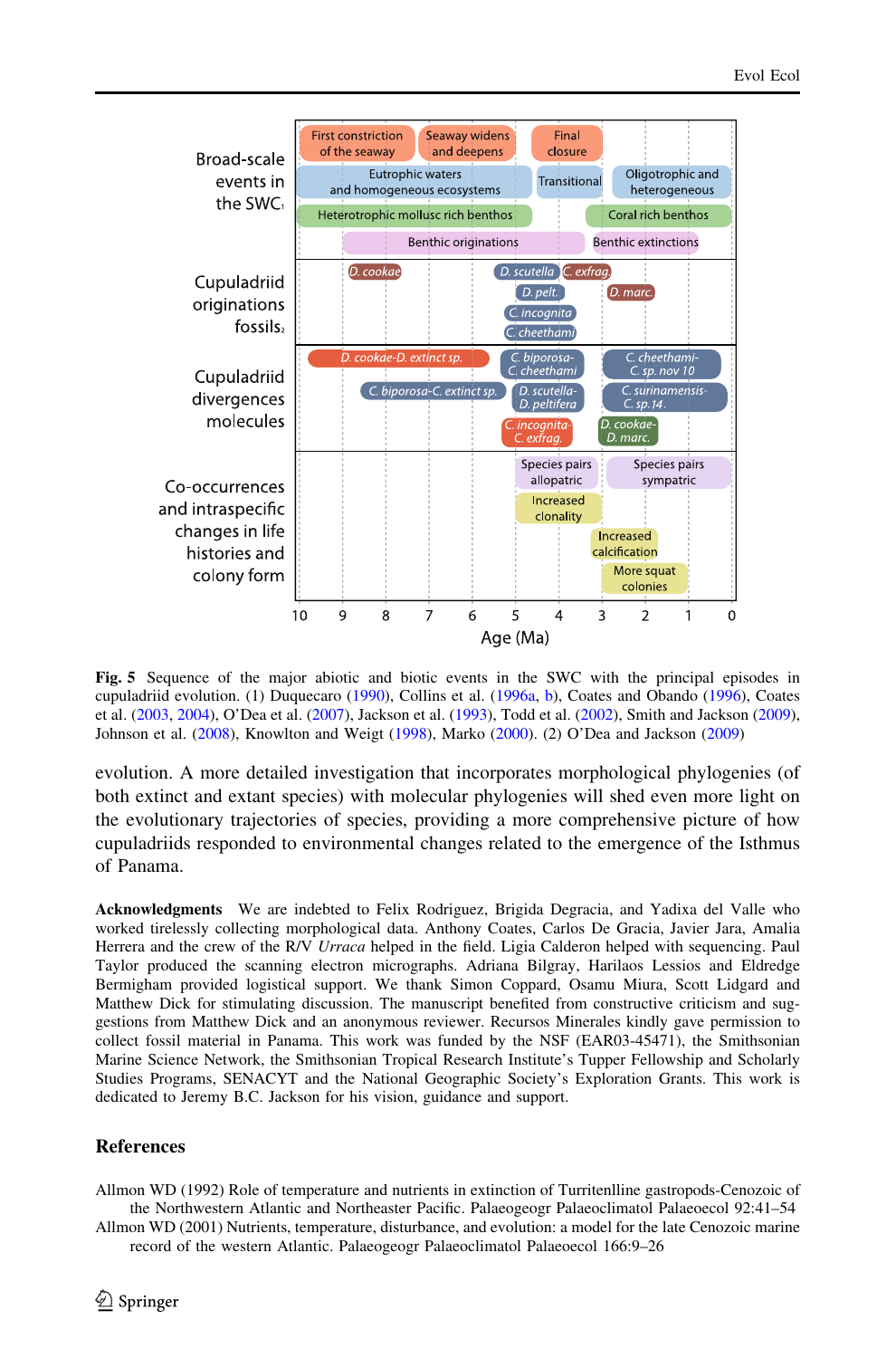- <span id="page-16-0"></span>Arnaud S, Bonhomme F, Borsa P (1999) Mitochondrial DNA analysis of the genetic relationships among populations of scad mackerel (Decapterus macarellus, D. macrosoma, and D. russelli) in South-East Asia. Mar Biol 135:699–707
- Barber P, Palumbi S, Erdmann M, Moosa M (2002) Sharp genetic breaks among populations of Haptosquilla pulchella (Stomatopoda) indicate limits to larval transport: patterns, causes, and consequences. Mol Ecol 11:659–674
- Bartoli G, Sarnthein M, Weinelt M, Erlenkeuser H, Garbe-Schnberg D, Lea D (2005) Final closure of Panama and the onset of northern hemisphere glaciation. Earth Planet Sci Lett 237:33–44

Benton MJ, Donoghue PC (2007) Paleontological evidence to date the tree of life. Mol Biol Evol 24:26–53 Benton MJ, Pearson PN (2001) Speciation in the fossil record. Trends Ecol Evol 16:405–411

- Budd AF, Johnson KG (1999) Origination preceding extinction during late Cenozoic turnover of Caribbean reefs. Paleobiology 25:188–200
- Budd AF, Johnson KG, Stemann TA (1996) Plio-Pleistocene turnover and extinctions in the Caribbean reef coral fauna. In: Jackson JBC, Budd AF, Coates AG (eds) Evolution and environment in tropical America. The University of Chicago Press, Chicago, pp 168–204
- Cheetham AH, Jackson JBC (1996) Speciation, extinction, and the decline of arborescent growth in Neogene and Quaternary cheilostome Bryozoa of tropical America (In Jackson et al. 1996), pp 205–233
- Cheetham A, Jackson J, Sanner J, Ventocilla Y (1999) Neogene cheilostome Bryozoa of tropical America: comparison and contrast between the Central American isthmus (Panama, Costa Rica) and North-Central Caribbean (Dominican Republic). Bull Am Paleontol 113:159–192
- Coates AG, Obando JA (1996) The geologic evolution of the Central American Isthmus. In: Jackson JBC, Budd AF, Coates AG (eds) Evolution and environment in tropical America. The University of Chicago Press, Chicago, pp 21–56
- Coates AG, Jackson JBC, Collins LS, Cronin TM, Dowsett HJ, Bybell LM, Jung P, Obando JA (1992) Closure of the Isthmus of Panama—the near-shore marine record of Costa Rica and western Panama. Geol Soc Am Bull 104:814–828
- Coates AG, Aubry MP, Berggren WA, Collins LS, Kunk M (2003) Early neogene history of the Central American arc from Bocas del Toro, western Panama. Geol Soc Am Bull 115:271–287
- Coates AG, Collins LS, Aubry MP, Berggren WA (2004) The geology of the Darien, Panama, and the late Miocene-Pliocene collision of the Panama arc with northwestern South America. Geol Soc Am Bull 116:1327–1344
- Coates AG, McNeill DF, Aubry MP, Berggren WA, Collins LS (2005) An introduction to the geology of the Bocas del Toro archipelago, Panama. Caribb J Sci 41:374–391
- Collins LS (1996) Environmental changes in Caribbean shallow waters relative to the closing tropical American Seaway. In: Jackson JBC, Budd AF, Coates AG (eds) Evolution and environment in tropical America. The University of Chicago Press, Chicago, pp 130–167
- Collins LS, Coates AG, Jackson JBC, Obando JA (1995) Timing and rates of emergence of the Limon and Bocas del Toro Basins: Caribbean effects of Cocos Ridge subduction? Geol Soc Am Special Paper 295:263–289
- Collins LS, Budd AF, Coates AG (1996a) Earliest evolution associated with closure of the Tropical American Seaway. Proc Natl Acad Sci USA 93:6069–6072
- Collins LS, Coates AG, Berggren WA, Aubry MP, Zhang JJ (1996b) The late Miocene Panama Isthmian strait. Geology 24:687–690
- Collins LS, Coates AG (eds) (1999) A paleobiotic survey of caribbean faunas from the neogene of the isthmus of panama. Bull Am Paleontol 357:351
- Cook PL (1963) Observations on live lunulitiform zoaria of Polyzoa. Cahiers de Biol Mar 4:407–413
- Cook PL, Chimonides PJ (1983) A short history of the Lunulite Bryozoa. B Mar Sci 33:566–581
- Cook PL, Chimonides PJ (1994) Notes on the family Cupuladriidae (Bryozoa), and on Cupuladria remota Sp-N from the Marquesas Islands. Zoologica Scripta 23:251–268
- Dick MH (2008) Unexpectedly high diversity of Monoporella (Bryozoa; Cheilostomata) in the Aleutian Islands, Alaska: taxonomy and distribution of six new species. Zool Sci 1:36–52
- Dick MH, Herrera-Cubilla A, Jackson JBC (2003) Molecular phylogeny and phylogeography of free-living Bryozoa (Cupuladriidae) from both sides of the Isthmus of Panama. Mol Phylogenet Evol 27:355–371
- Dick MH, Matawari SF, Sanner J, Grischenko AV (2011) Cribrimorph and other Cauloramphus species (Bryozoa; Cheilostomata) from the northwestern pacific. Zool Sci 2:134–147
- Driscoll EG, Gibson JW, Mitchell WS (1971) Larval selection of substrate by Bryozoa Discoporella and Cupuladria. Hydrobiologia 37:347
- Drummond AJ, Rambaut A (2007) BEAST: bayesian evolutionary analysis by sampling trees. Bmc Evol Biol 7:214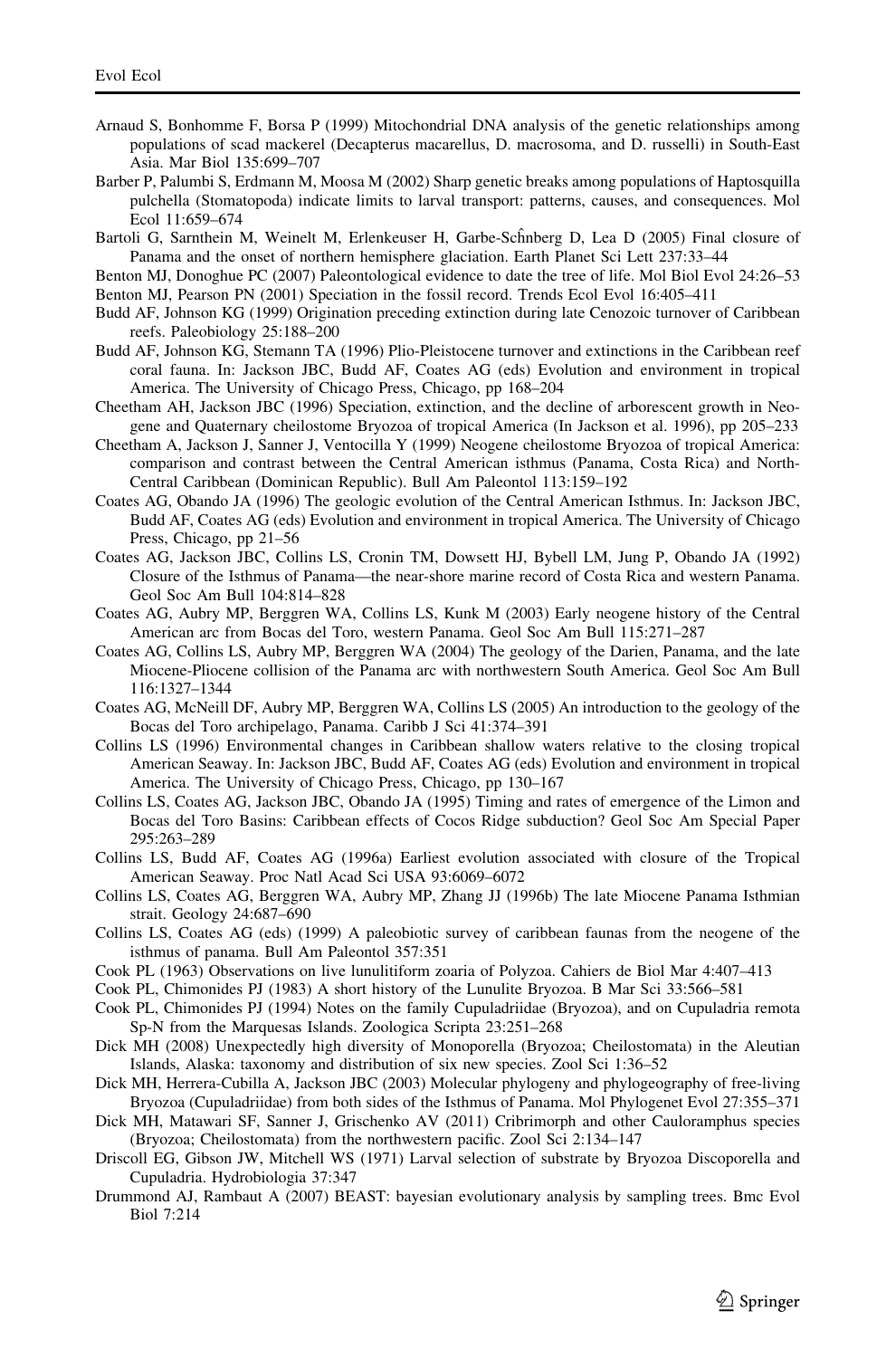- <span id="page-17-0"></span>Duquecaro H (1990) Neogene stratigraphy, paleoceanography and paleobiogeography in Nothwest South-America and the evolution of the Panama seaway. Palaeogeogr Palaeoclimatol Palaeoecol 77:203–234
- Fukami H, Budd AF, Paulay G, SolE`-Cava A, Chen CA, Iwao K, Knowlton N (2004) Conventional taxonomy obscures deep divergence between Pacific and Atlantic corals. Nature 427:832–835
- Gavrilets S (2003) Perspective: models of speciation: what have we learned in 40 years? Evolution 57:2197–2215
- Håkansson E, Thomsen E (2001) Asexual propagation in cheilostome Bryozoa: evolutionary trends in a major group of colonial animals. In: Jackson JBC, Lidgard S, McKinney FK (eds) Evolutionary patterns: growth, form and tempoin the fossil record. University of Chicago Press, Chicago, pp 326–347
- Haug GH, Tiedemann R (1998) Effect of the formation of the Isthmus of Panama on Atlantic Ocean thermohaline circulation. Nature 393:673–676
- Herrera-Cubilla A, Dick MH, Sanner J, Jackson JBC (2006) Neogene Cupuladriidae of tropical America. I: Taxonomy of recent Cupuladria from opposite sides of the Isthmus of Panama. J Paleontol 80:245–263
- Herrera-Cubilla A, Dick MH, Sanner J, Jackson JBC (2008) Neogene Cupuladriidae of tropical America. II: Taxonomy of recent Discoporella from opposite sides of the Isthmus of Panama. J Paleontol 82:279–298
- Jackson JBC, Cheetham AH (1999) Tempo and mode of speciation in the sea. Trends Ecol Evol 14:72–77
- Jackson JBC, D'croz L (1999) The Ocean divided. In Central America. In: Coates AG (ed) A natural and cultural history. Yale University Press, New Haven, pp 38–71
- Jackson JBC, Erwin DH (2006) What can we learn about ecology and evolution from the fossil record? Trends Ecol Evol 21:322–328
- Jackson JBC, Johnson KG (2000) Life in the last few million years. Paleobiology 26:221–235
- Jackson JBC, Johnson KG (2001) Paleoecology—measuring past biodiversity. Science 293:2403–2404
- Jackson JBC, Jung P, Coates AG, Collins LS (1993) Diversity and extinction of Tropical American molluscks and emergence of the Isthmus of Panama. Science 260:1624–1626
- Jackson JBC, Budd AF, Coates AG (1996) Evolution & environment in tropical America. University of Chicago Press, Chicago
- Johnson KG, Todd JA, Jackson JBC (2007) Coral reef development drives molluscan diversity increase at local and regional scales in the late Neogene and Quaternary of the southwestern Caribbean. Paleobiology 33:24–52
- Johnson KG, Jackson JBC, Budd AF (2008) Caribbean reef development was independent of coral diversity over 28 million years. Science 319:1521–1523
- Kidwell SM (2001) Preservation of species abundance in marine death assemblages. Science 294:1091
- Kidwell SM (2005) Shell composition has no net impact on large-scale evolutionary patterns in mollusks. Science 307:914
- Knowlton N, Weigt LA (1998) New dates and new rates for divergence across the Isthmus of Panama. Proc R Soc B Biol Sci 265:2257–2263
- Lasker HR (1984) Asexual reproduction, fragmentation, and skeletal morphology of a plexaurid gorgonian. Marine ecology progress series. Oldendorf 19:261–268
- Lessios H (1981) Divergence in allopatry: molecular and morphological differentiation between sea urchins separated by the Isthmus of Panama. Evolution 35:618–634
- Lessios HA (2008) The great American Schism: divergence of marine organisms after the rise of the Central American Isthmus. Annu Rev Ecol Evol Syst 39:63–91
- Maddison DR, Maddison WP (2000) MacClade 4. Sinauer Associates
- Marcus E, Marcus E (1962) On some lunulitiform Bryozoa. Universidade de São Paulo Boletins da Faculdade de Philosophia, Sciéncias e Letras, Zoologia 3:111–353
- Marko PB (2000) Fossil calibration of molecular clocks and the divergence times of the geminate species pairs separated by the Isthmus of Panama. Mol Biol Evol 19:2005–2021
- Mayr E (1954) Geographic speciation in tropical echinoids. Evolution 8:1–18
- Mayr E (1963) Animal species and evolution. Harvard University Press, Cambridge
- McKinney FK, Jackson JBC (1989) Bryozoan evolution. Unwin Hyman, Boston
- Mendelson TC, Shaw KL (2005) Sexual behaviour: rapid speciation in an arthropod. Nature 433:375–376
- Miura O, Torchin ME, Bermingham E (2010) Molecular phylogenetics reveals differential divergence of coastal snails separated by the Isthmus of Panama. Mol Phylogenet Evol 56:40–48
- Nehm RH, Geary DH (1994) A gradual morphologic transition during a rapid speciation event in marginellid gastropods (neogene—dominican-republic). J Paleontol 68:787–795
- Nuryanto A, Kochzius M (2009) Highly restricted gene flow and deep evolutionary lineages in the giant clam Tridacna maxima. Coral Reefs 28:607–619